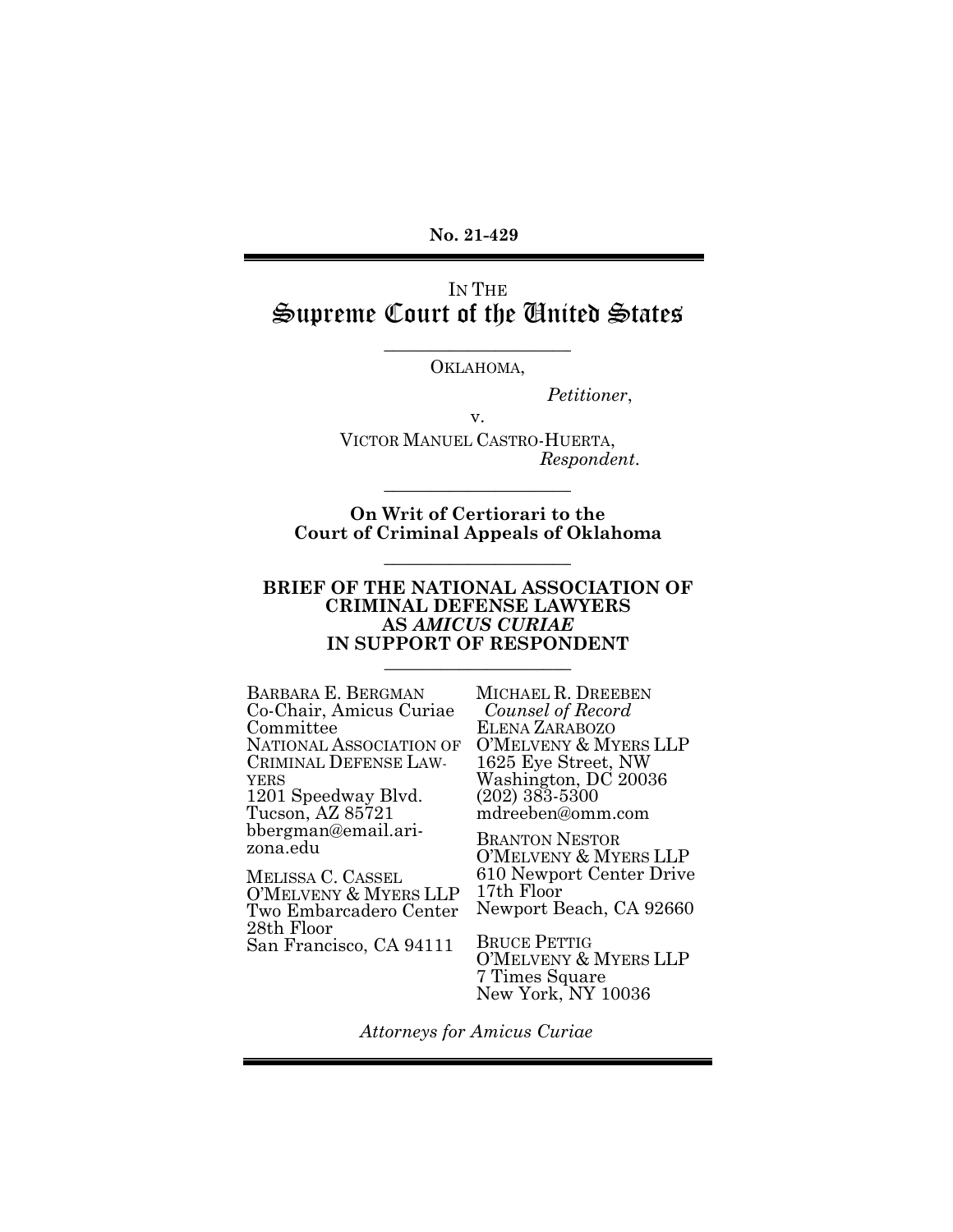### **TABLE OF CONTENTS**

| Ι. |    | STATES DO NOT HAVE<br><b>JURISDICTION OVER CRIMES</b><br>INVOLVING INDIANS IN<br><b>INDIAN COUNTRY UNLESS</b><br>CONGRESS CLEARLY SAYS                     |  |  |
|----|----|------------------------------------------------------------------------------------------------------------------------------------------------------------|--|--|
| Н. |    | FEDERAL CRIMINAL LAW<br>PRINCIPLES REINFORCE THE<br><b>HEIGHTENED NEED FOR</b><br>CONGRESS TO SPEAK<br>CLEARLY TO AUTHORIZE                                |  |  |
|    | A. | Criminal Liability's<br>Distinct Characteristics<br>Confirm Why Congress<br>Must Speak Clearly To<br>Broaden Oklahoma's                                    |  |  |
|    | В. | Separation Of Powers<br>Principles Underscore<br>Why Congress Must Speak<br>Clearly In Order To Alter<br>Criminal Jurisdiction<br>Within Indian Country 10 |  |  |
|    | C. | These Principles Make The<br>Extension Of McBratney<br>And <i>Bracker</i> Particularly<br>Inappropriate In This                                            |  |  |
|    |    |                                                                                                                                                            |  |  |

i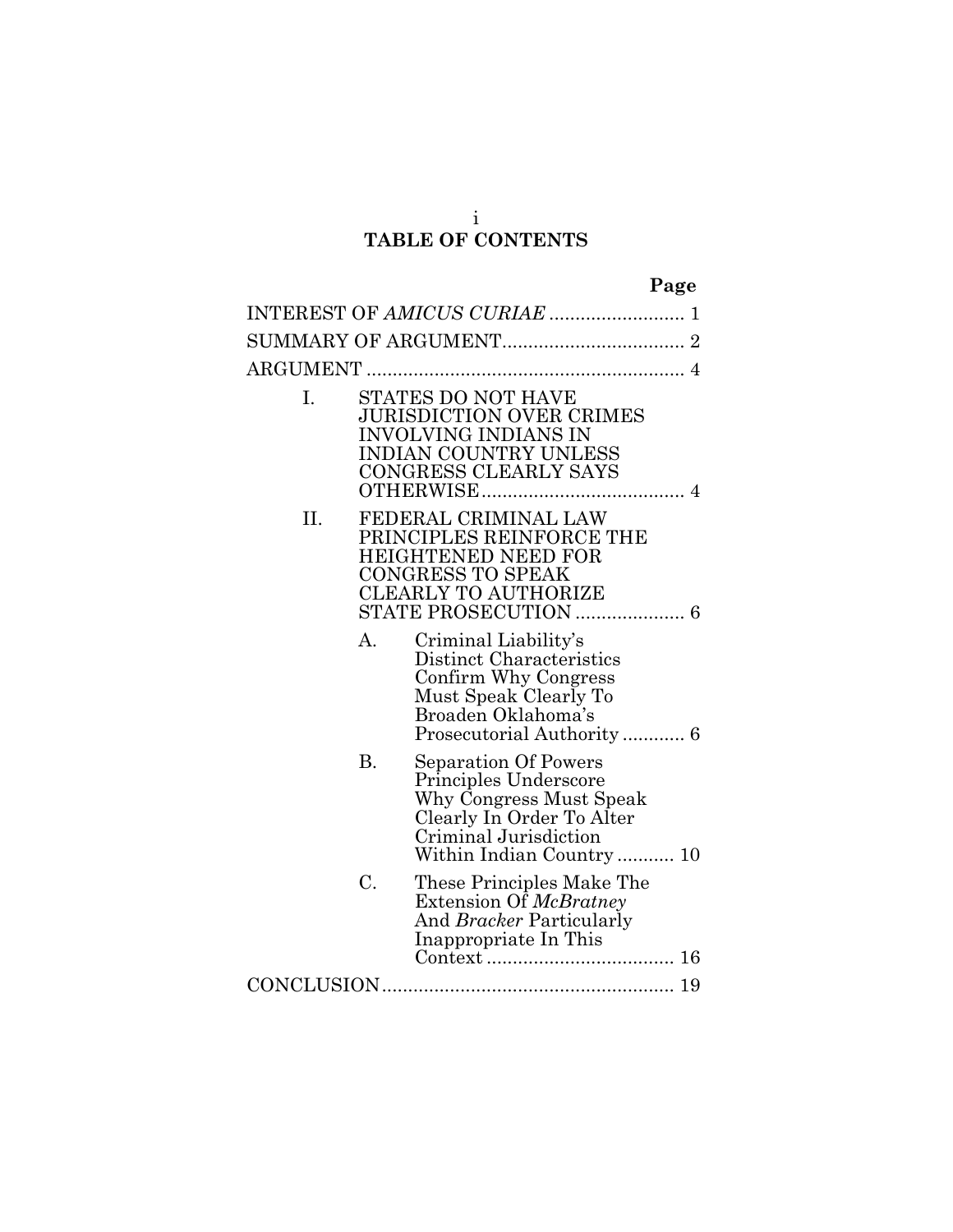# **TABLE OF AUTHORITIES**

**Cases**

| ., | ger | e |
|----|-----|---|
|    |     |   |

| Blackfeather v. United States,            |
|-------------------------------------------|
| Bouie v. City of Columbia,                |
| Boumediene v. Bush,                       |
| Breed v. Jones,                           |
| Bryan v. Itasca County,                   |
| County of Oneida v. Oneida Indian Nation, |
| Crandon v. United States,                 |
| Donnelly v. United States,                |
| Draper v. United States,                  |
| Duro v. Reina,                            |
| Ex parte Crow Dog,                        |
| Gamble v. United States,                  |

ii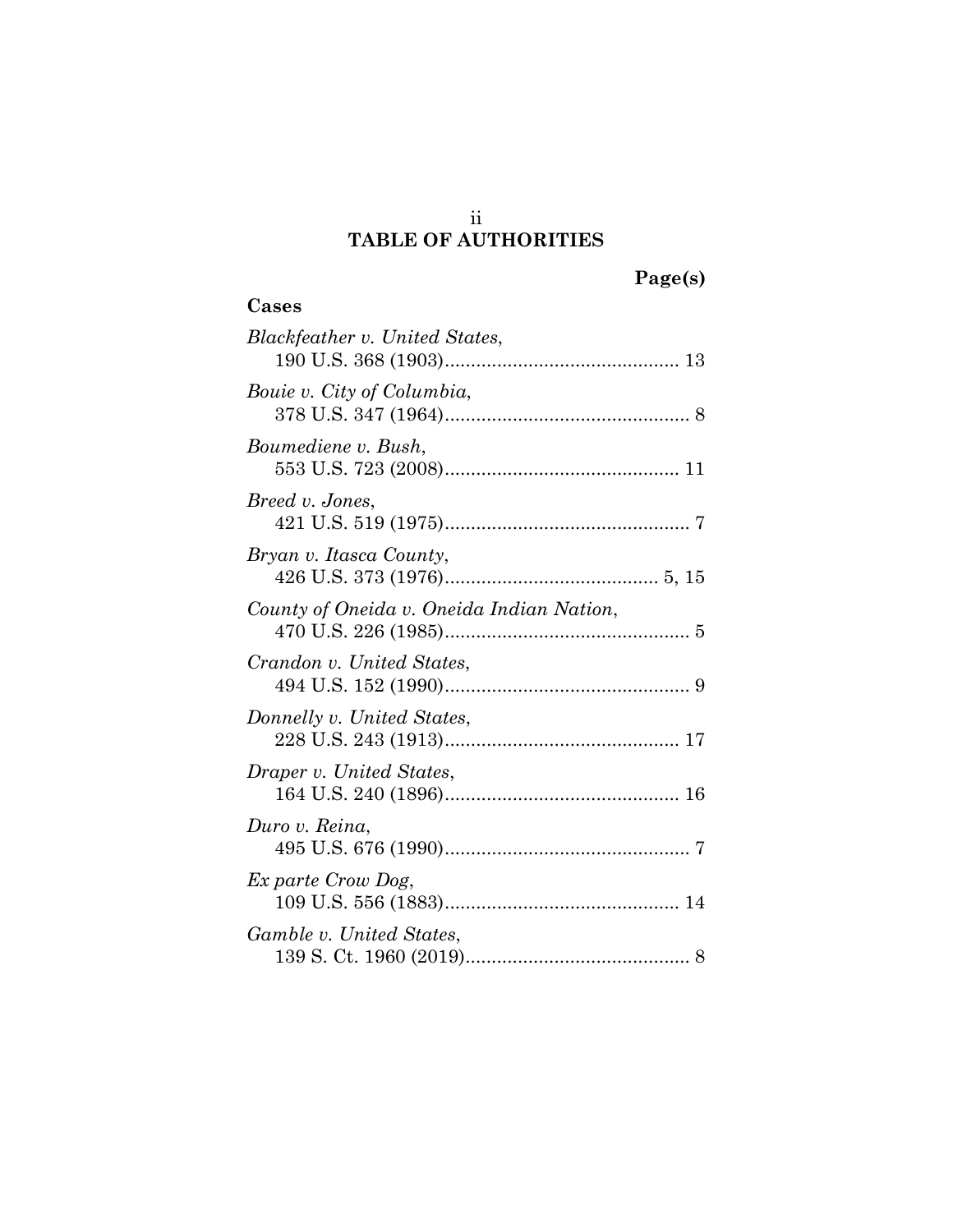### **TABLE OF AUTHORITIES**  (continued)

|                                         | Page(s) |
|-----------------------------------------|---------|
| Heath v. Alabama,                       |         |
| Hernandez v. Mesa,                      |         |
| Iowa Mut. Ins. Co. v. LaPlante,         |         |
| Jones v. United States,                 |         |
| Kennerly v. District Court of Montana,  |         |
| McClanahan v. Arizona State Tax Comm'n, |         |
| McGirt v. Oklahoma,                     |         |
| Mistretta v. United States,             |         |
| Negonsott v. Samuels,                   |         |
| Oliphant v. Suquamish Indian Tribe,     |         |
| Santa Clara Pueblo v. Martinez,         |         |
| United States v. Bass,                  |         |
| United States v. Cooley,                |         |

141 S. Ct. 1638 (2021) ......................................... 12

iii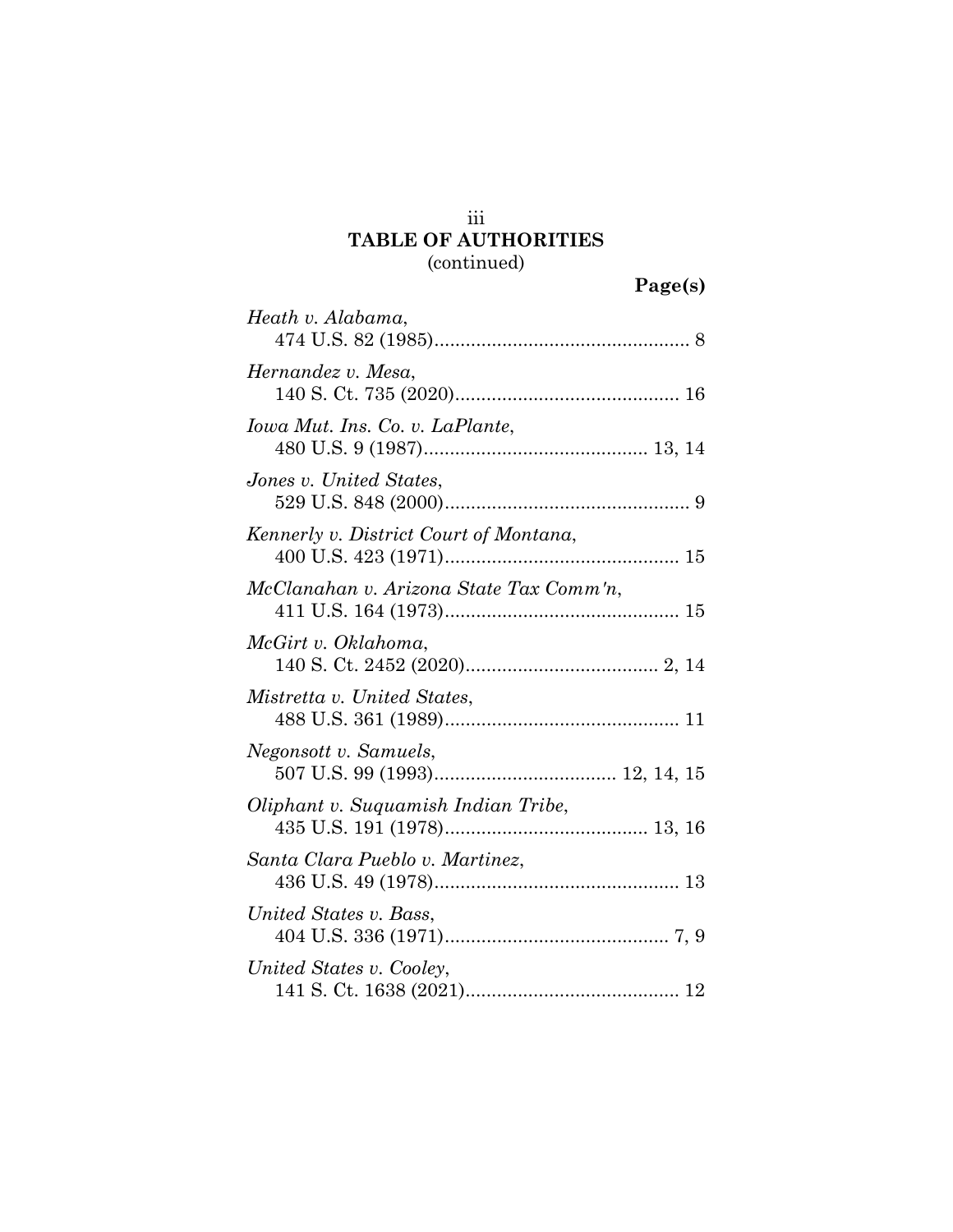### iv **TABLE OF AUTHORITIES**  (continued)

| United States v. Davis,                                                   |
|---------------------------------------------------------------------------|
| United States v. Hudson,                                                  |
| United States v. Lanier,                                                  |
| United States v. Lara,                                                    |
| United States v. Mazurie,                                                 |
| United States v. McBratney,                                               |
| United States v. Pelican,                                                 |
| United States v. Ramsey,                                                  |
| United States v. U.S. Gypsum Co.,                                         |
| United States v. Wheeler,                                                 |
| United States v. Wiltberger,                                              |
| Washington v. Confederated Bands &<br>Tribes of the Yakima Indian Nation, |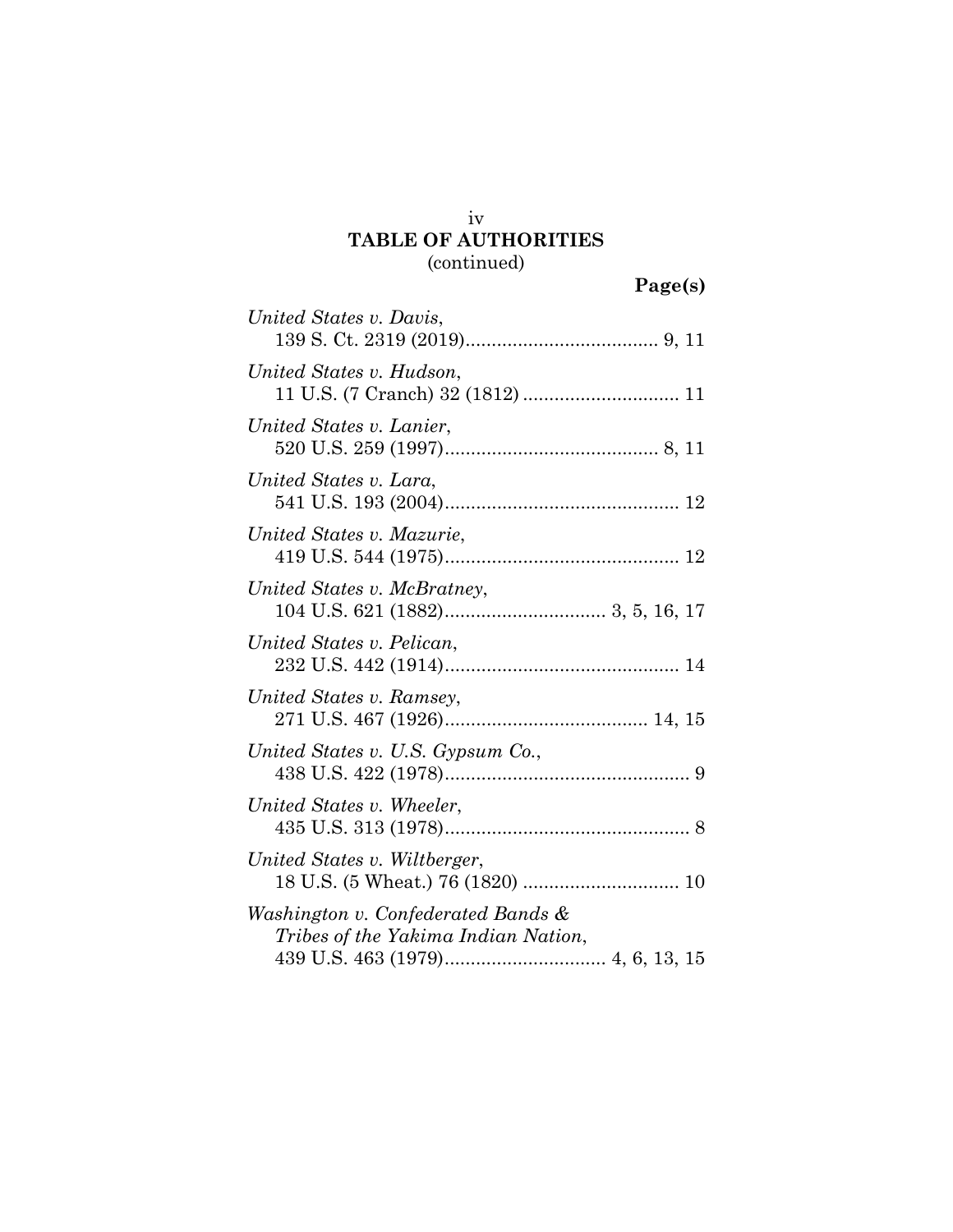### **TABLE OF AUTHORITIES**  (continued)

v

| Whalen v. United States,                |
|-----------------------------------------|
| White Mountain Apache Tribe v. Bracker, |
| Williams v. Lee,                        |
| <i>Williams v. United States,</i>       |
| Wooden v. United States,                |
| Worcester v. Georgia,                   |
| <b>Constitutional Provisions</b>        |
|                                         |
| <b>Statutes</b>                         |
|                                         |
|                                         |
| Act of Aug. 15, 1953, Pub. L. No. 83-   |
| Consolidated Appropriations Act (Mar.   |
| General Allotment Act of 1887, Pub. L.  |
| Kansas Act of 1940, Pub. L. No. 76-565, |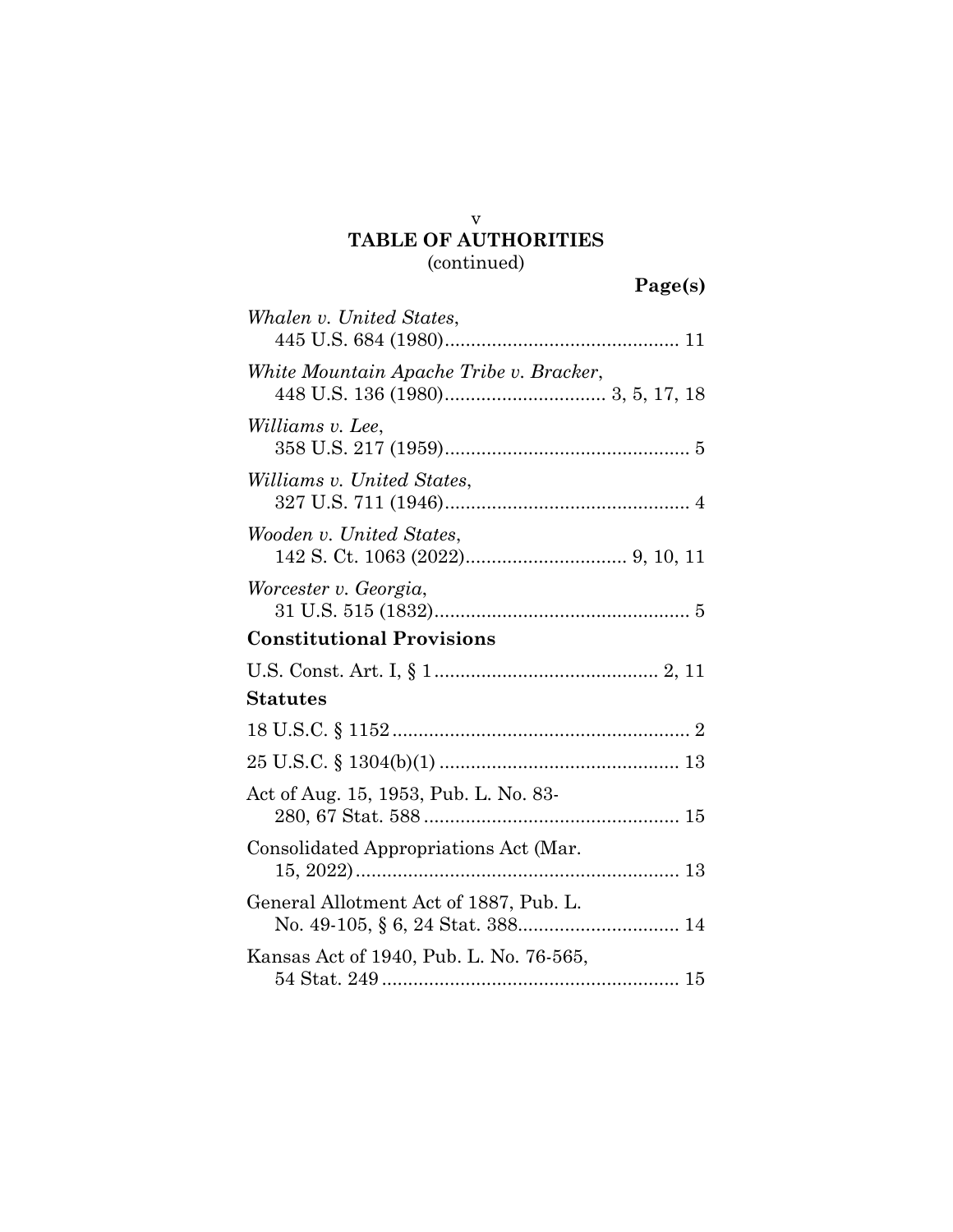## **TABLE OF AUTHORITIES**  (continued)

| aget | s |
|------|---|
|      |   |

### **Treatises**

vi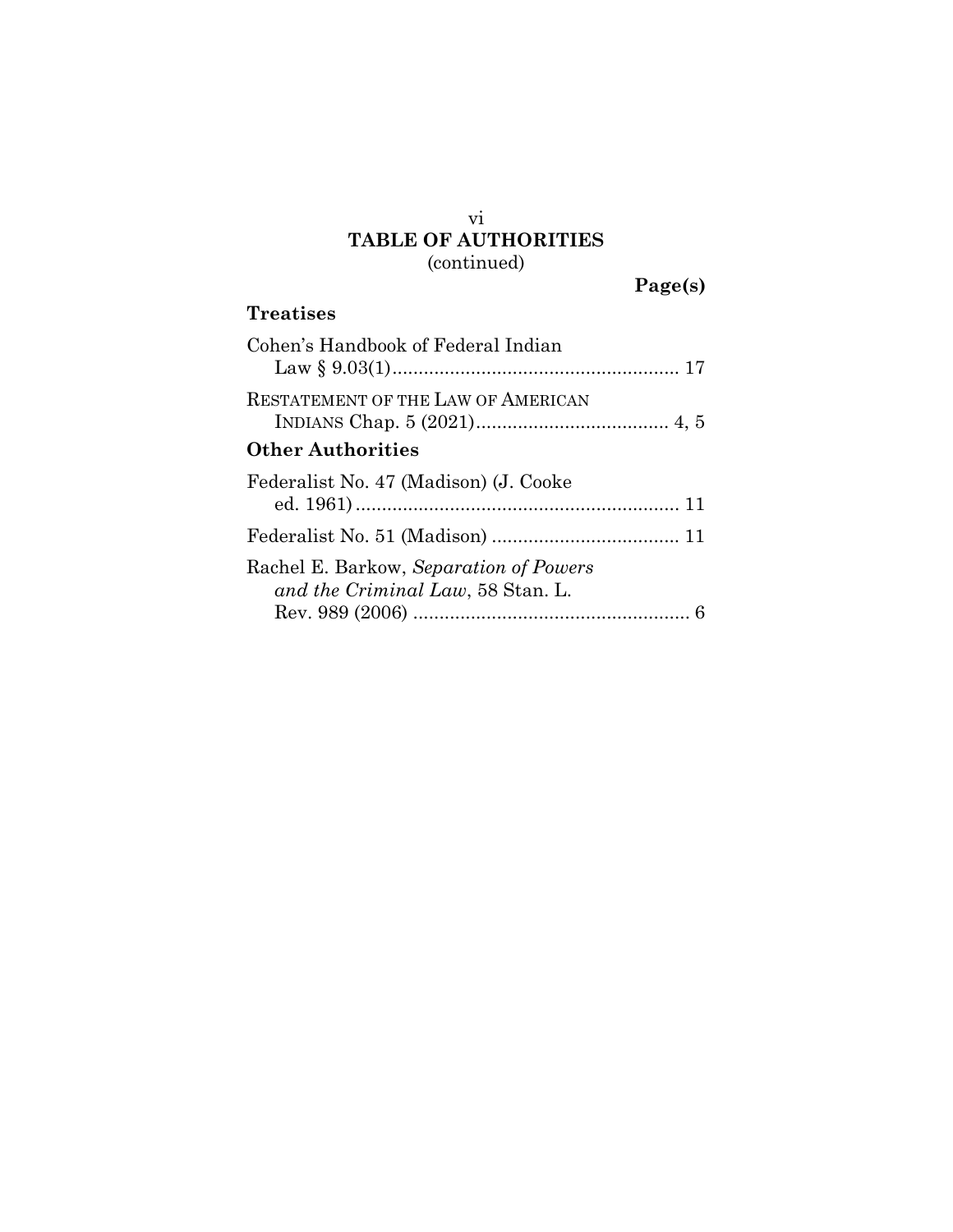#### **INTEREST OF** *AMICUS CURIAE***<sup>1</sup>**

The National Association of Criminal Defense Lawyers is a nonprofit voluntary professional bar association that works on behalf of criminal defense attorneys to ensure justice and due process for those accused of crime or misconduct. NACDL was founded in 1958. It has a nationwide membership of many thousands of direct members, and up to 40,000 affiliates. NACDL's members include private criminal defense lawyers, public defenders, military defense counsel, law professors, and judges. NACDL is the only nationwide professional bar association for public defenders and private criminal defense lawyers. NACDL is dedicated to advancing the proper, efficient, and just administration of justice. NACDL files numerous amicus briefs each year in this Court, and other federal and state courts, seeking to provide amicus assistance in cases that present issues of broad importance to criminal defendants, criminal defense lawyers, and the criminal justice system as a whole. Accordingly, NACDL is keenly interested in ensuring that both Indian and non-Indian criminal defendants are afforded all of the rights and protections to which they are entitled—including protection from prosecution by States that lack criminal jurisdiction over crimes by non-Indians against Indians in Indian country.

<sup>1</sup> No counsel for a party authored this brief in whole or in part, and no entity or person, other than amicus curiae and its counsel, made a monetary contribution intended to fund the preparation or submission of this brief. All parties have consented to the filing of this brief.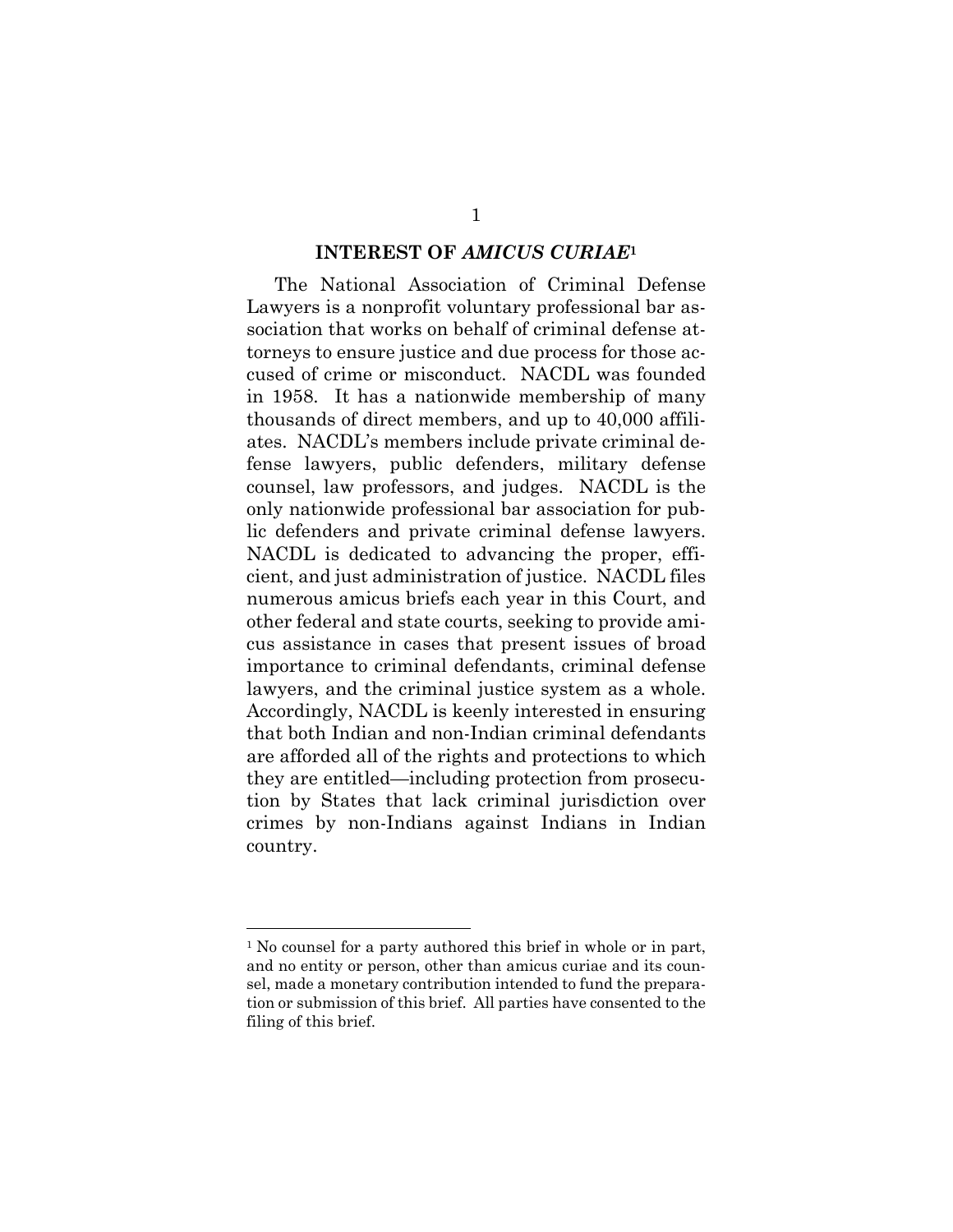#### **SUMMARY OF ARGUMENT**

Oklahoma asserts authority to prosecute crimes committed by non-Indians against Indians in Indian country concurrently with the federal government's authority under the General Crimes Act, 18 U.S.C. § 1152. ("GCA"). Pet. Br. 2-3. That post-*McGirt v. Oklahoma*, 140 S. Ct. 2452, 2463 (2020), power grab contradicts a century of history, precedent, and policy that allocates to the federal government and the tribes exclusive jurisdiction—to the exclusion of the States—over Indian country crimes involving Indians absent clear congressional authorization to the contrary. Respondent and his *amici* demonstrate those points. This brief shows that basic principles of criminal liability rooted in the separation of powers, due process, and traditional restraint in construing criminal laws corroborate that conclusion.

A foundational principle of our system of government is that the boundaries of criminal law must be clearly defined by legislatures, not courts. Constitutional considerations support this longstanding rule. All "legislative Powers," including the power to define crimes, is vested in Congress. U.S. Const. Art. I, § 1. Due process requires that the law give fair warning of the conduct proscribed and punishment meted out warning that demands clear enactments of Congress. And the serious implications of criminal conviction for liberty and the definition of social norms require that every prosecution must be firmly rooted in the unambiguous pronouncements of the legislature. No other approach can adequately protect the life and liberty of presumptively innocent criminal defendants.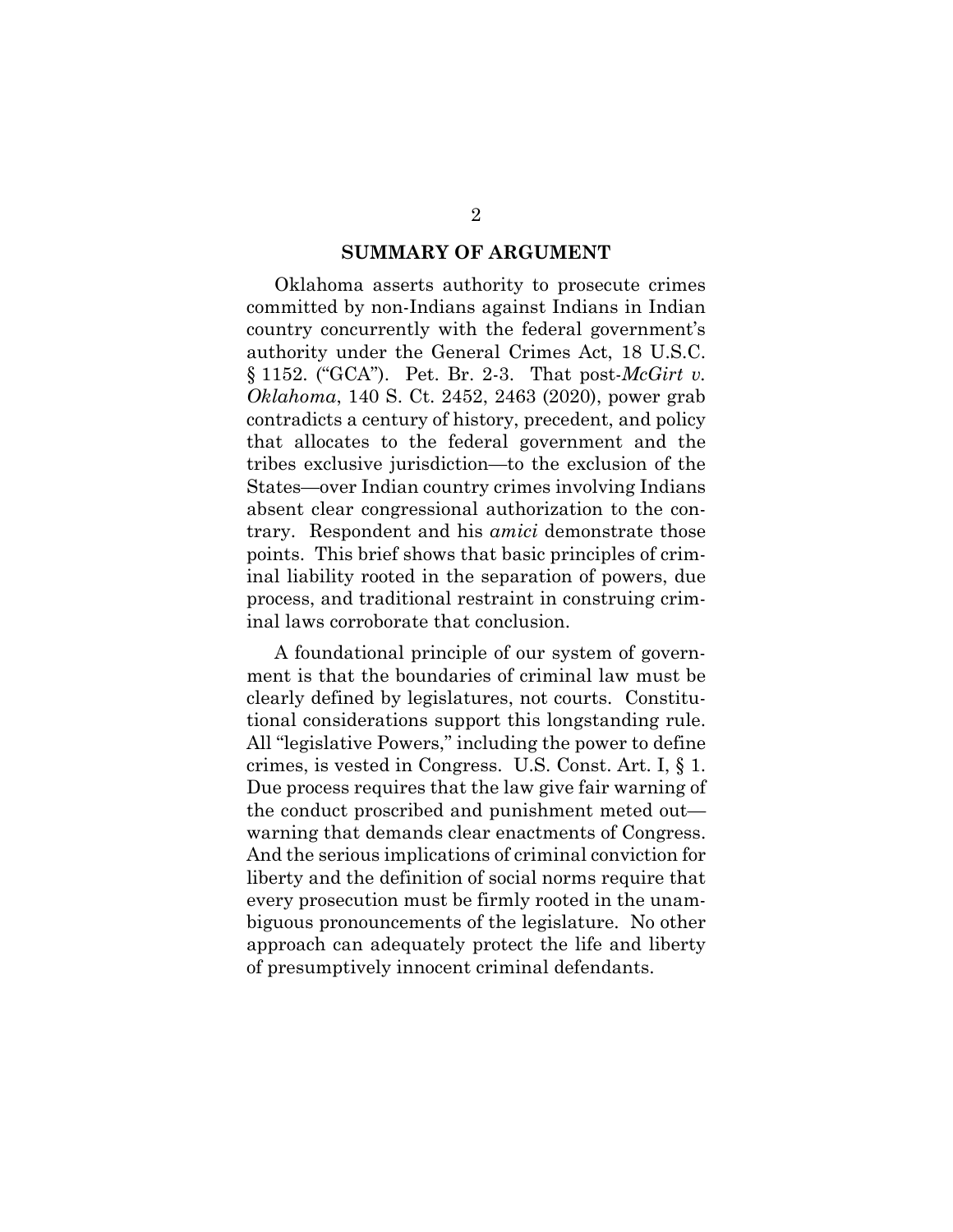Oklahoma seeks to circumvent the legislative process, requesting that this Court grant to it a vast expansion of criminal jurisdiction in Indian country never authorized by Congress. As respondent and other *amici* explain, States do not possess inherent jurisdiction over crimes involving Indians in Indian country. Only Congress, which has plenary and exclusive authority to regulate Indian affairs and to safeguard Indian interests, can confer such jurisdiction on Oklahoma. Yet, despite having actively adjusted the roles of federal, state, and tribal authorities in enforcing criminal law in Indian country for more than a century, Congress has never granted Oklahoma the authority it seeks here. The absence of clear congressional authorization ends this case.

Oklahoma's contention that *United States v. McBratney*, 104 U.S. 621 (1882), effectively establishes its jurisdiction is misplaced. As Oklahoma concedes, *McBratney* recognized state jurisdiction over crimes in which neither perpetrator nor victim is Indian. This case is critically different because the alleged offense was committed against an Indian victim. It is for Congress, not the common law, to decide whether state jurisdiction should be extended to crimes in Indian country involving Indians. Similarly inapt is Oklahoma's reliance on *White Mountain Apache Tribe v. Bracker*, 448 U.S. 136 (1980), which established a balancing test for application of state *civil* law in Indian country. The same separation-ofpowers and due process principles that require Congress to speak clearly in defining the boundaries of criminal law preclude *Bracker*'s application here. The limits of criminal jurisdiction cannot be determined by judicial balancing tests.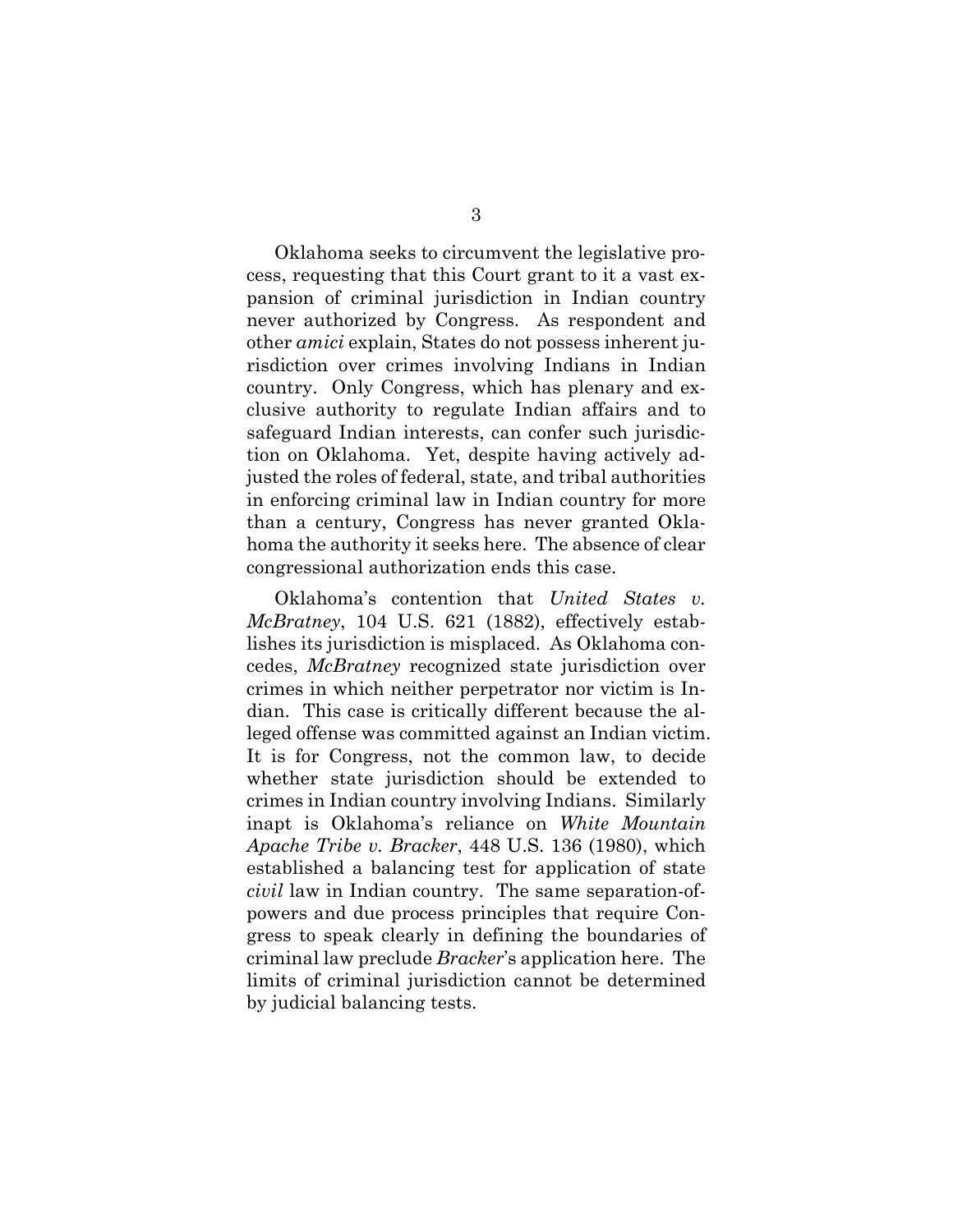For all the foregoing reasons, the judgment of the Oklahoma Court of Criminal Appeals should be affirmed.

#### **ARGUMENT**

#### **I. STATES DO NOT HAVE JURISDICTION OVER CRIMES INVOLVING INDIANS IN INDIAN COUN-TRY UNLESS CONGRESS CLEARLY SAYS OTHER-WISE**

A longstanding principle of Indian law holds that a State lacks jurisdiction over crimes involving Indians in Indian country unless Congress clearly says otherwise. *See, e.g.*, *Williams v. United States*, 327 U.S. 711, 714 (1946) ("[T]he United States, rather than … [the State], ha[s] jurisdiction over offenses committed" in Indian country "by one who is not an Indian against one who is."); *Washington v. Confederated Bands & Tribes of the Yakima Indian Nation*, 439 U.S. 463, 470-71 (1979) ("[C]riminal offenses by or against Indians have been subject only to federal or tribal laws, except where Congress … has expressly provided that State laws shall apply." (citations and internal quotation marks omitted)); *see also* RESTATE-MENT OF THE LAW OF AMERICAN INDIANS Chap. 5  $(2021).<sup>2</sup>$ 

- (a) non-Indian crimes with non-Indian victims; and
- (b) victimless crimes committed by non-Indians.

<sup>2</sup> The RESTATEMENT explains that:

Absent express authorization by federal legislation, the criminal jurisdiction of states over crimes committed in Indian country is preempted by federal law, excepting: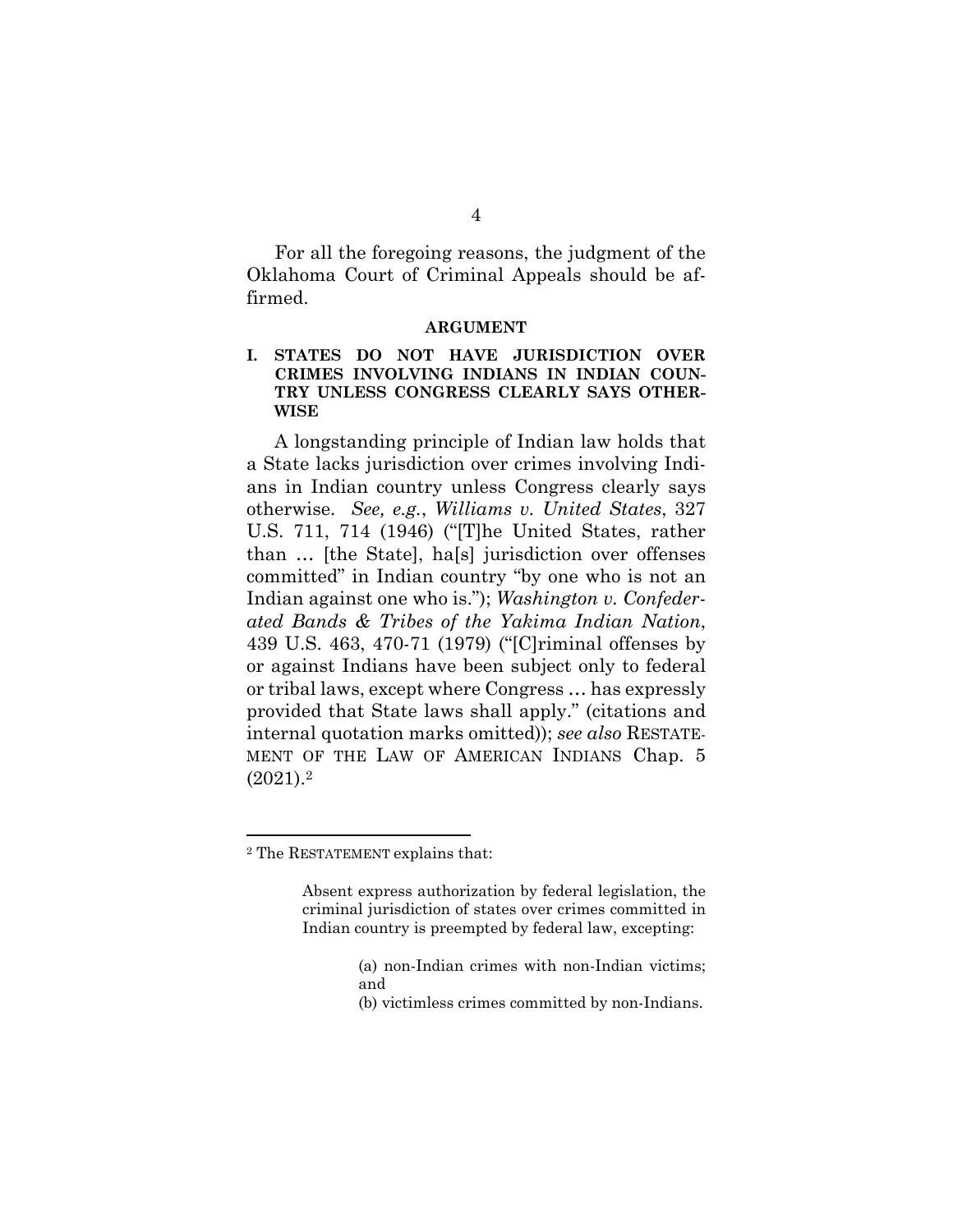This principle of federal primacy stems from Congress's "plenary and exclusive" role in Indian affairs. *Bryan v. Itasca County*, 426 U.S. 373, 376 n.2 (1976); *Williams v. Lee*, 358 U.S. 217, 220 (1959); *County of Oneida v. Oneida Indian Nation*, 470 U.S. 226, 234- 35 & n.4 (1985); *see generally Worcester v. Georgia*, 31 U.S. 515, 561 (1832). This Court's cases, lower court decisions, and statutory provisions uniformly reflect the principle that States may not assume jurisdiction over crimes involving Indians in Indian country without congressional authorization. *See* Resp. Br. at 5- 10, 13-43; *see generally* Amicus Br. of Federal Indian Law Scholars and Historians. Only in limited and distinguishable contexts has this Court recognized state authority in Indian country absent an explicit congressional grant. *See United States v. McBratney*, 104 U.S. 621 (1882) (permitting state criminal jurisdiction over crimes by non-Indians against non-Indians in Indian country); *White Mountain Apache Tribe v. Bracker*, 448 U.S. 136 (1980) (opening the door to state civil jurisdiction in limited contexts); section II.C., *infra.* That is because a bedrock understanding is that state jurisdiction over crimes involving Indians in Indian country may be conferred only by Congress. *See, e.g.*, Resp. Br. 44-53.

*Id.* § 71. The commentary reinforces this rule: "In the criminaljurisdiction context, federal statutes have preempted most aspects of state criminal jurisdiction in Indian country since 1790, though the federal government can reauthorize states to assert jurisdiction." *Id.* cmt. *a.* "Except to the extent that Congress has provided otherwise, the Indian Country Crimes Act [18 U.S.C. § 1152] preempts state criminal jurisdiction over offenses committed by a non-Indian against an Indian in Indian country." *Id.*  cmt. *d.*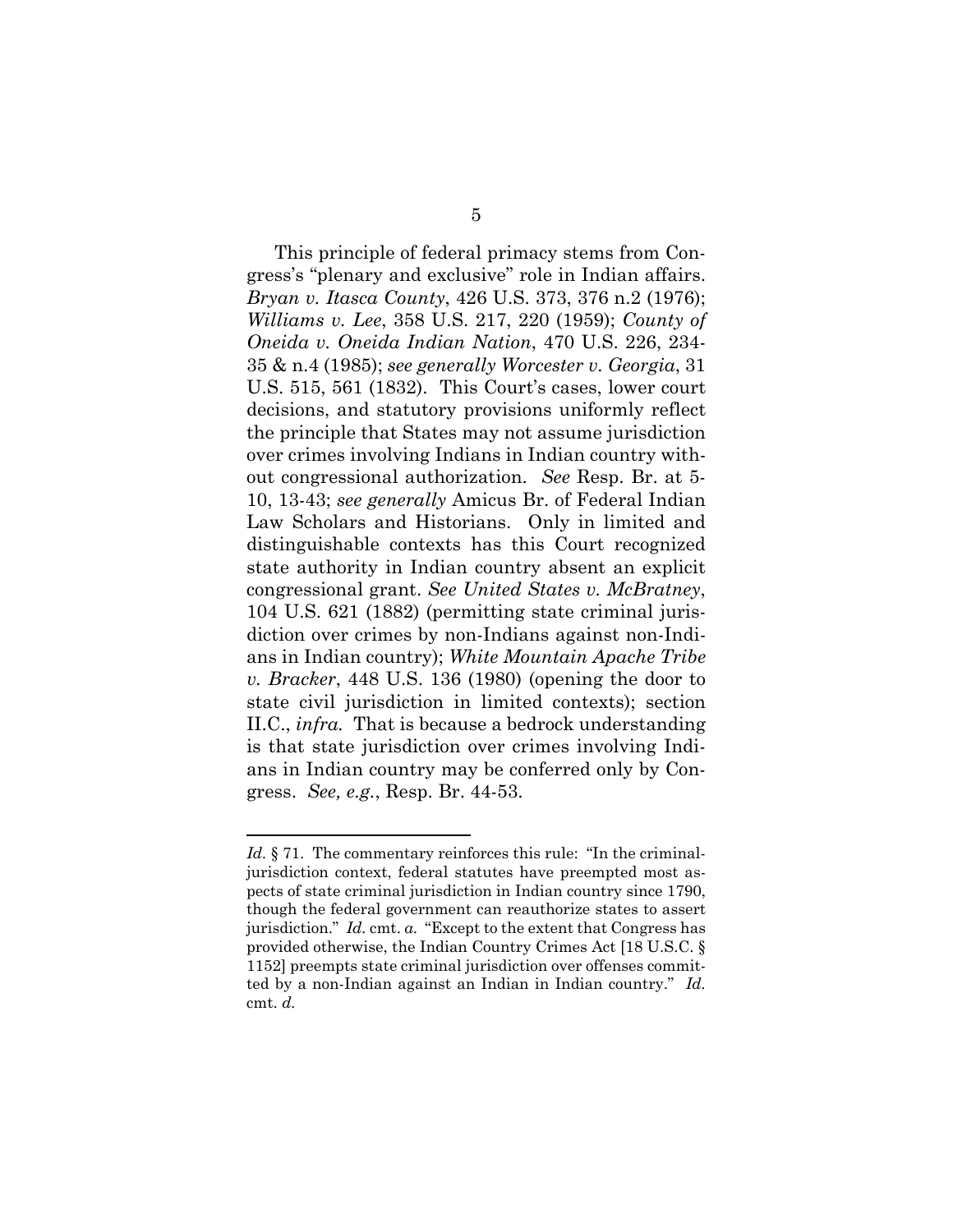Petitioner's reliance on the ordinary police powers of States over conduct in their territory, *see* Pet. Br. 15-23, is of no help: relations with Indians in Indian country are different. Except where Congress has "expressly provided" that a State has jurisdiction, "criminal offenses by or against Indians are subject only to federal or tribal laws." *Yakima Indian Nation*, 439 U.S. at 470-71.

#### **II. FEDERAL CRIMINAL LAW PRINCIPLES REIN-FORCE THE HEIGHTENED NEED FOR CONGRESS TO SPEAK CLEARLY TO AUTHORIZE STATE PROS-ECUTION**

Deeply rooted principles of criminal law and separation of powers confirm that only the clear directive of Congress can authorize the jurisdiction that Oklahoma seeks to exercise over crimes against Indians in Indian country.

#### **A. Criminal Liability's Distinct Characteristics Confirm Why Congress Must Speak Clearly To Broaden Oklahoma's Prosecutorial Authority**

The authority to define criminal law must be exercised with clarity by legislatures, not by courts exercising common law powers. Petitioner's inversion of this principle and invitation to the Court to extend state power over Indian country crimes involving Indians without congressional consent runs counter to those principles.

1. Democratic principles justify a clear-statement rule for all extensions of criminal authority. Criminal prosecution and punishment represents the apex of governmental power over an individual. Criminal prosecution is "the means by which the [S]tate assumes the power to remove liberty and even life." Ra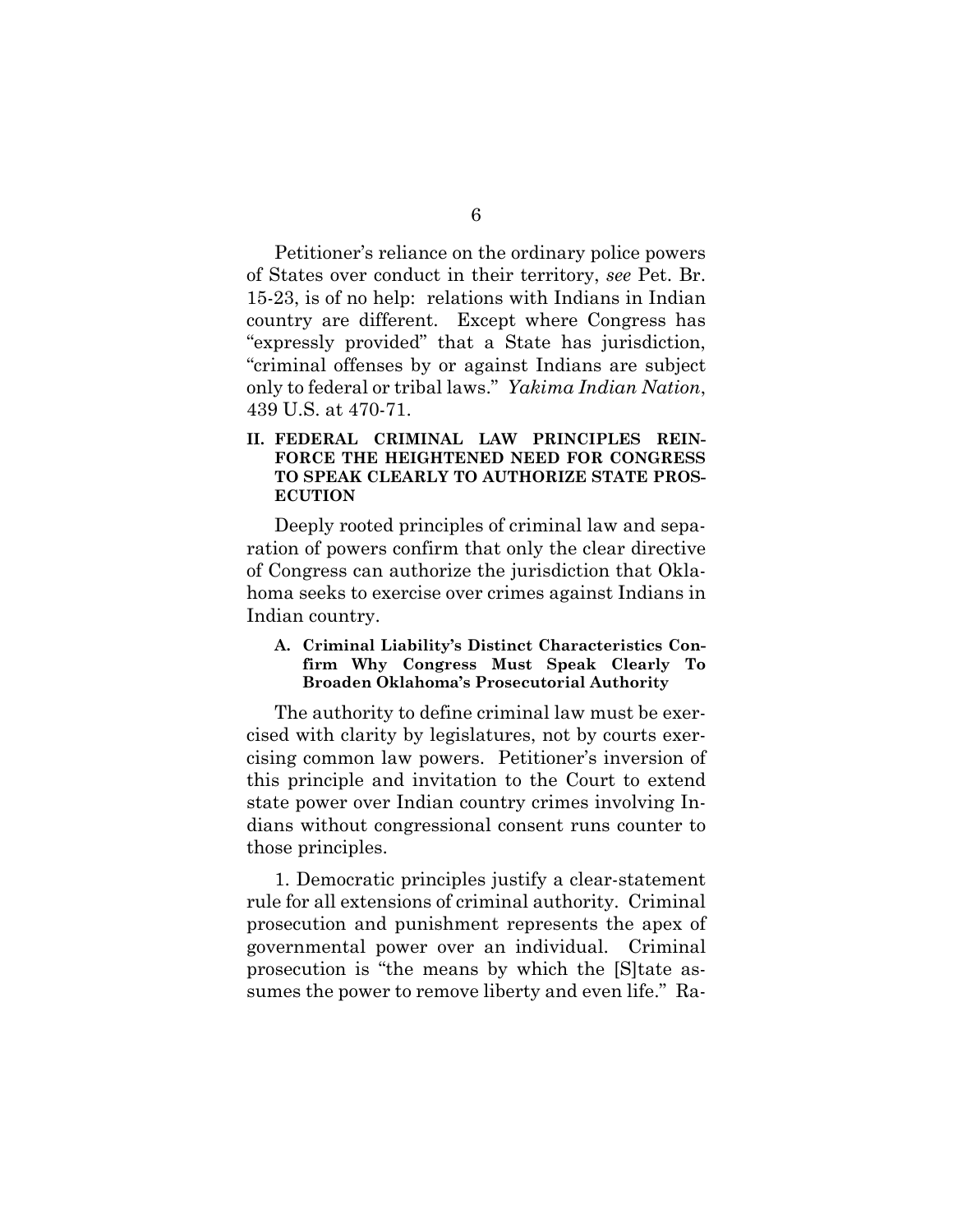chel E. Barkow, *Separation of Powers and the Criminal Law*, 58 Stan. L. Rev. 989, 995 (2006). The criminal process involves a "direct intrusion on personal liberties." *Duro v. Reina*, 495 U.S. 676, 688 (1990). Not only does the State assert, and through conviction acquire, the power to deprive an individual of freedom, but the criminal law has the power to impose a lifelong "stigma" of social opprobrium. *Breed v. Jones*, 421 U.S. 519, 530 (1975). These dramatic consequences necessitate heightened protections against arbitrary action.

In our form of government, the decision about whether a government may impose these consequences must flow from the people's representatives—not the executive or the courts. Prosecutors decide to bring charges and courts and juries adjudicate them. But the legal authority to impose the criminal process must come from legislatures. *See United States v. Bass*, 404 U.S. 336, 348 (1971) ("[B]ecause of the seriousness of criminal penalties," "legislatures and not courts should define criminal activity."). And the same principles explain why Congress must speak clearly to empower states to exercise jurisdiction over crimes involving Indians in Indian country. The intrusion on personal liberty by exposure to the criminal process of separate sovereigns demands that Congress speak clearly to authorize that result.

2. Fundamental principles of notice protected by due process further underscore Congress's obligation to speak clearly to alter the balance of prosecutorial power over Indian country crimes. Due process principles dictate that only through clear legislative pronouncements may the federal-state-tribal division of prosecutorial power in Indian country be altered. Any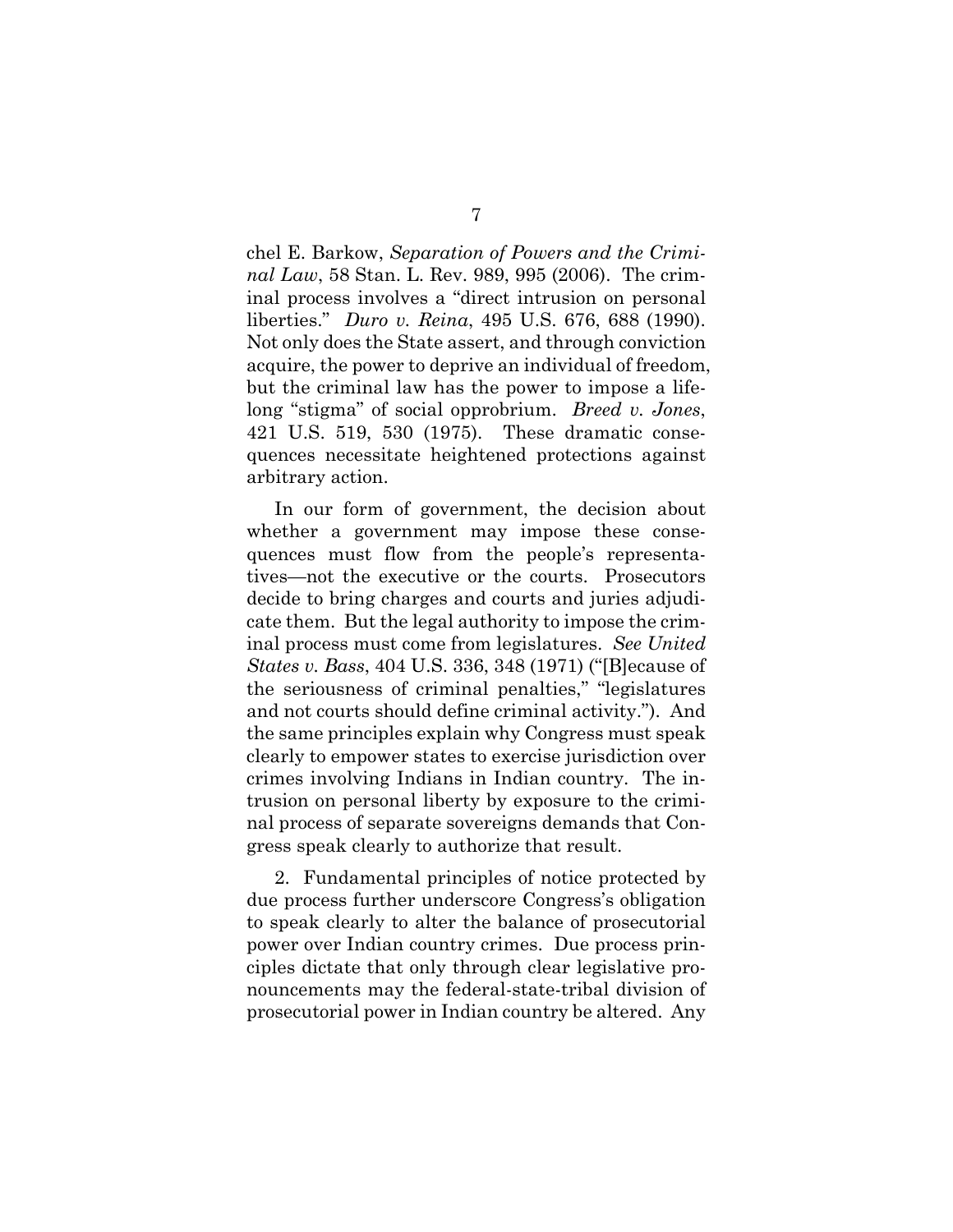other approach would deprive individuals in Indian country interacting with Indians of the notice to which they are constitutionally entitled before they are subject to state criminal law.

This Court has long held that people should not "be held criminally responsible for conduct" that they "could not reasonably understand to be proscribed." *United States v. Lanier*, 520 U.S. 259, 265 (1997) (quotation omitted); *see Bouie v. City of Columbia*, 378 U.S. 347, 350-51 (1964) ("The basic principle that a criminal statute must give fair warning of the conduct that makes it a crime has often been recognized by this Court."). That notice principle should extend to cases in which a different sovereign seeks to impose its laws on an individual. "[A] crime under one sovereign's laws is not 'the same offence' as a crime under the laws of another sovereign." *Gamble v. United States*, 139 S. Ct. 1960, 1964 (2019); *see Heath v. Alabama*, 474 U.S. 82, 92 (1985); *United States v. Wheeler*, 435 U.S. 313 (1978). Fair notice that a State may apply its law is particularly vital where, as here, an individual could potentially be exposed to the penal provisions of multiple jurisdictions with different laws, punishments, and procedures.

Notice principles reinforce Congress's obligation to speak clearly here. If the Court were to act alone to enlarge Oklahoma's prosecutorial authority over crimes involving Indians in Indian country, that would severely undercut the fair warning guaranteed by the Due Process Clause. Thousands of individuals would suddenly be vulnerable to criminal liability nowhere authorized by federal statutes governing Indian country.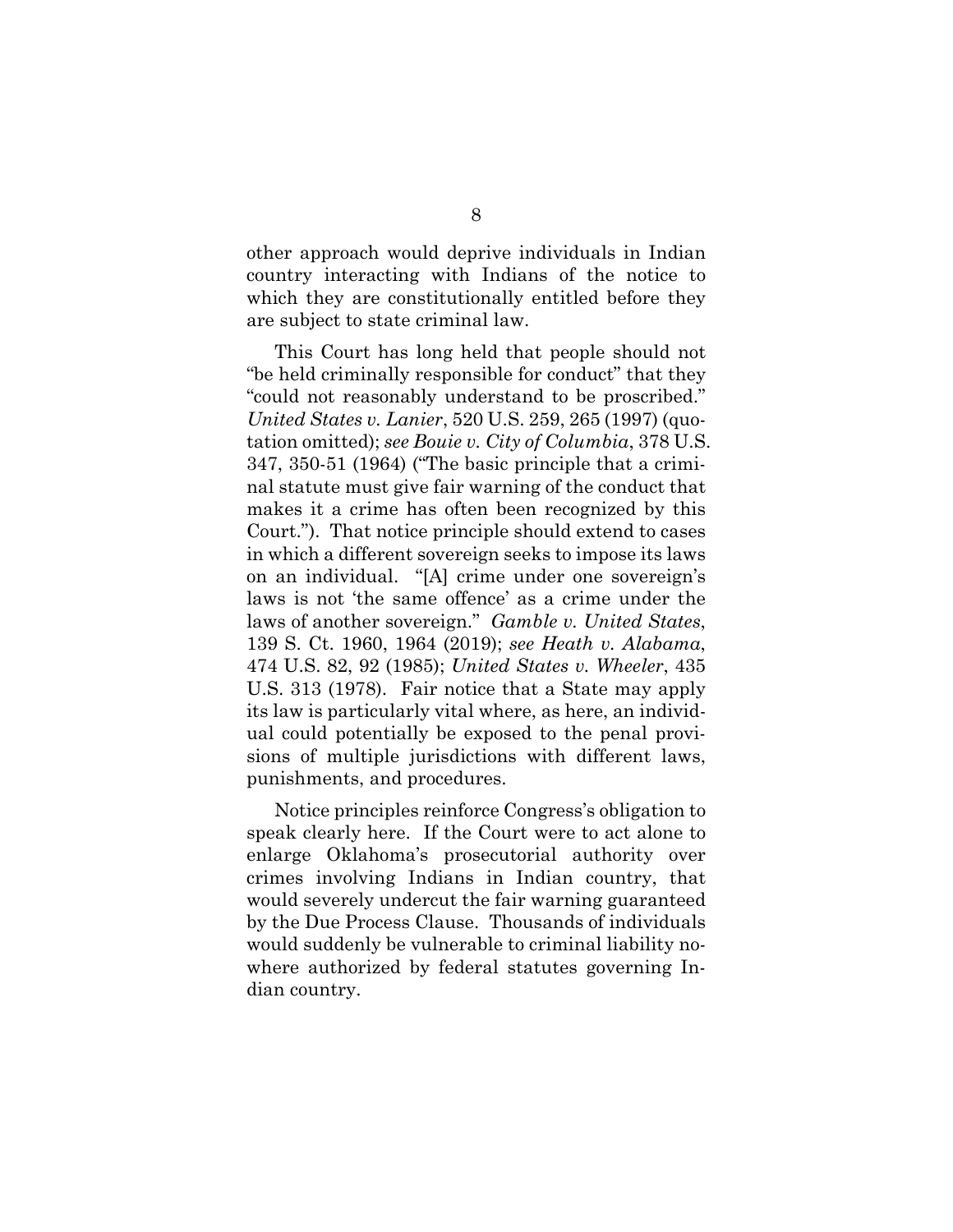3. Principles of statutory construction governing penal laws lead to the same conclusion: Oklahoma's claim of jurisdiction requires clear congressional authorization. This Court follows the "common-law tradition" and "general injunction" that "ambiguity concerning the ambit of criminal statutes should be resolved in favor of lenity." *United States v. U.S. Gypsum Co.*, 438 U.S. 422, 437 (1978) (quotation omitted). Under that tradition, "when choice has to be made between two readings" of a criminal law, this Court requires Congress to speak "in language that is clear and definite" before it "choose[s] the harsher alternative." *Jones v. United States*, 529 U.S. 848, 858 (2000) (quotation omitted). In other words, the rule of lenity "teach[es] that ambiguities about the breadth of a criminal statute should be resolved in the defendant's favor." *United States v. Davis*, 139 S. Ct. 2319, 2333 (2019).

 That interpretive canon operates to assuage "the instinctive distaste against men languishing in prison unless the lawmaker has clearly said they should." *Bass*, 404 U.S. at 348 (quotation omitted). It vindicates the fundamental principle that no one should be subject to "criminal liability" without "fair warning." *Crandon v. United States*, 494 U.S. 152, 158 (1990). And it reinforces the separation of powers: lenity "safeguard[s]" the legislature's "power to punish" by "preventing judges from intentionally or inadvertently exploiting 'doubtful' statutory 'expressions' to enforce their own sensibilities." *Wooden v. United States*, 142 S. Ct. 1063, 1083 (2022) (Gorsuch, J., concurring in judgment); *see also* section II.B., *infra*.

The rule of lenity thus "places the weight of inertia upon the party that can best induce Congress to speak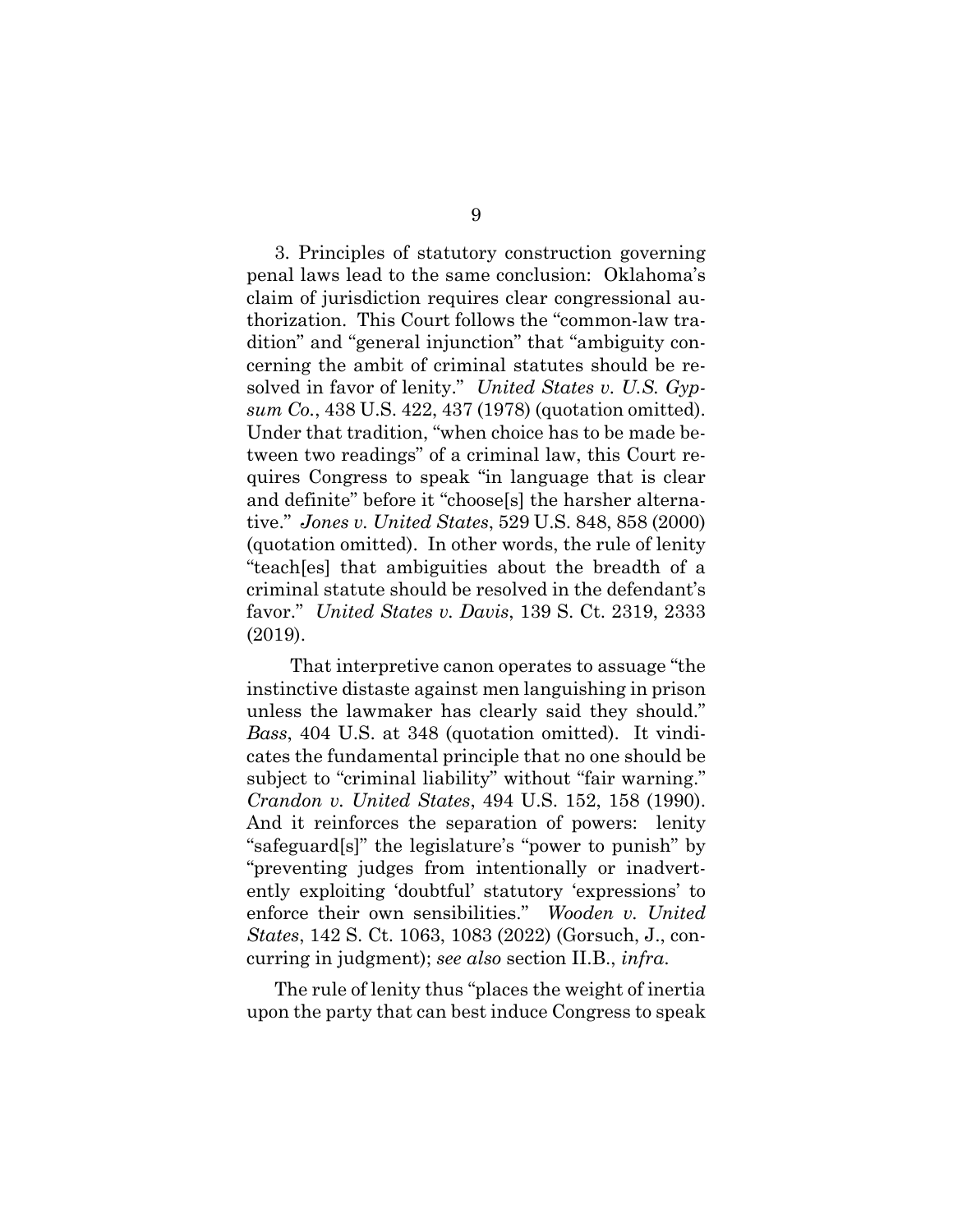more clearly," which forces "the government to seek any clarifying changes to the law rather than impose the costs of ambiguity on presumptively free persons." *Wooden*, 142 S. Ct. at 1083 (Gorsuch, J., concurring). And that keeps the power of punishment firmly "in the legislative, not in the judicial department." *United States v. Wiltberger*, 18 U.S. (5 Wheat.) 76, 95 (1820).

The rule of lenity, like the other principles discussed above, requires that Congress speak clearly to expand state jurisdiction over crimes involving Indians in Indian country. Oklahoma is hardly powerless to request congressional action to expand its authority in the wake of *McGirt*. The States are well situated to present their policy arguments for expanded authority to Congress. Thus, even if judicial reluctance to "enlarge" Oklahoma's criminal jurisdiction in the present context "carries its costs," the solution is that "the legislature's cumbersome processes will have to be reengaged." *Wooden*, 142 S. Ct. at 1083 (Gorsuch, J., concurring). That is as it should be in a democracy, where the boundaries of criminal punishment should be clearly delineated by law, not judicial interpretation.

#### **B. Separation Of Powers Principles Underscore Why Congress Must Speak Clearly In Order To Alter Criminal Jurisdiction Within Indian Country**

Requiring that Congress speak clearly in conferring state criminal jurisdiction over crimes involving Indians in Indian country also accords with separation-of-powers principles. Defining crime and regulating Indian country are the exclusive prerogatives of the legislative branch, and this case lies at the intersection of those fonts of congressional power.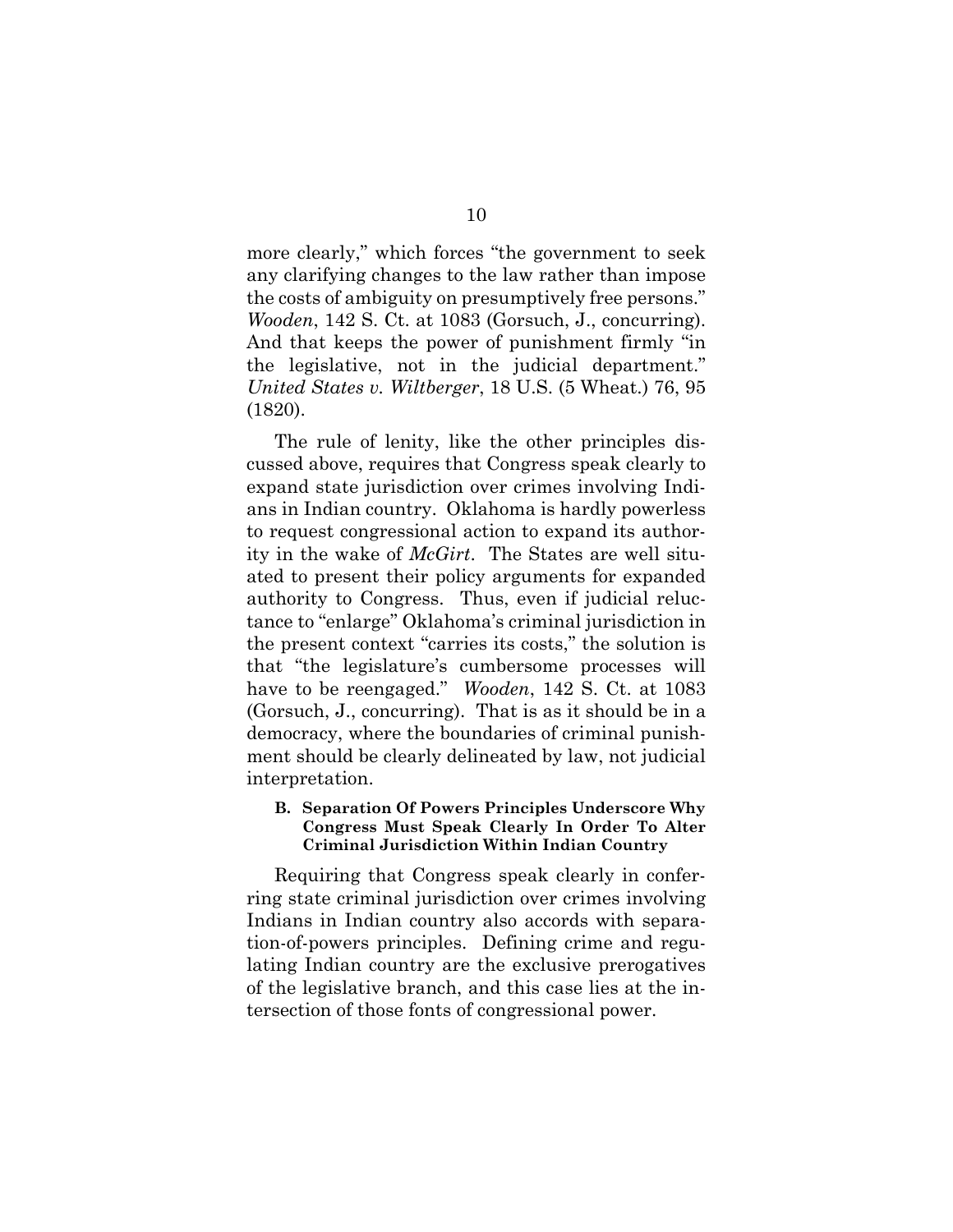1. The allocation of "powers among three independent branches … serves not only to make Government accountable but also to secure individual liberty." *Boumediene v. Bush*, 553 U.S. 723, 742 (2008). The "Court consistently has given voice to, and has reaffirmed, the central judgment of the Framers of the Constitution that, within our political scheme, the separation of governmental powers into three coordinate Branches is essential to the preservation of liberty." *Mistretta v. United States*, 488 U.S. 361, 380 (1989) (collecting cases); *see id.* ("No political truth is certainly of greater intrinsic value or is stamped with the authority of more enlightened patrons of liberty." (quoting Federalist No. 47, p. 324 (Madison) (J. Cooke ed. 1961))).

This design preserves liberty because, among other things, it vests the power to make criminal law solely in Congress. By reserving all "legislative Powers" to Congress, U.S. Const. Art. I, § 1, the Constitution ensures that "national laws restricting liberty" are not enacted without "the assent of the people's representatives and thus input from the country's 'many parts, interests and classes.'" *Wooden*, 142 S. Ct. at 1083 (Gorsuch, J., concurring) (quoting Federalist No. 51, at 324 (Madison)); *see also Davis*, 139 S. Ct. at 2325 ("Only the people's elected representatives in the legislature are authorized to 'make an act a crime.'" (quoting *United States v. Hudson*, 11 U.S. (7 Cranch) 32, 34 (1812))). When a "court exceeds its own authority by imposing … punishments not authorized by Congress, it violates … the constitutional principle of separation of powers in a manner that trenches particularly harshly on individual liberty." *Whalen v. United States*, 445 U.S. 684, 689 (1980). In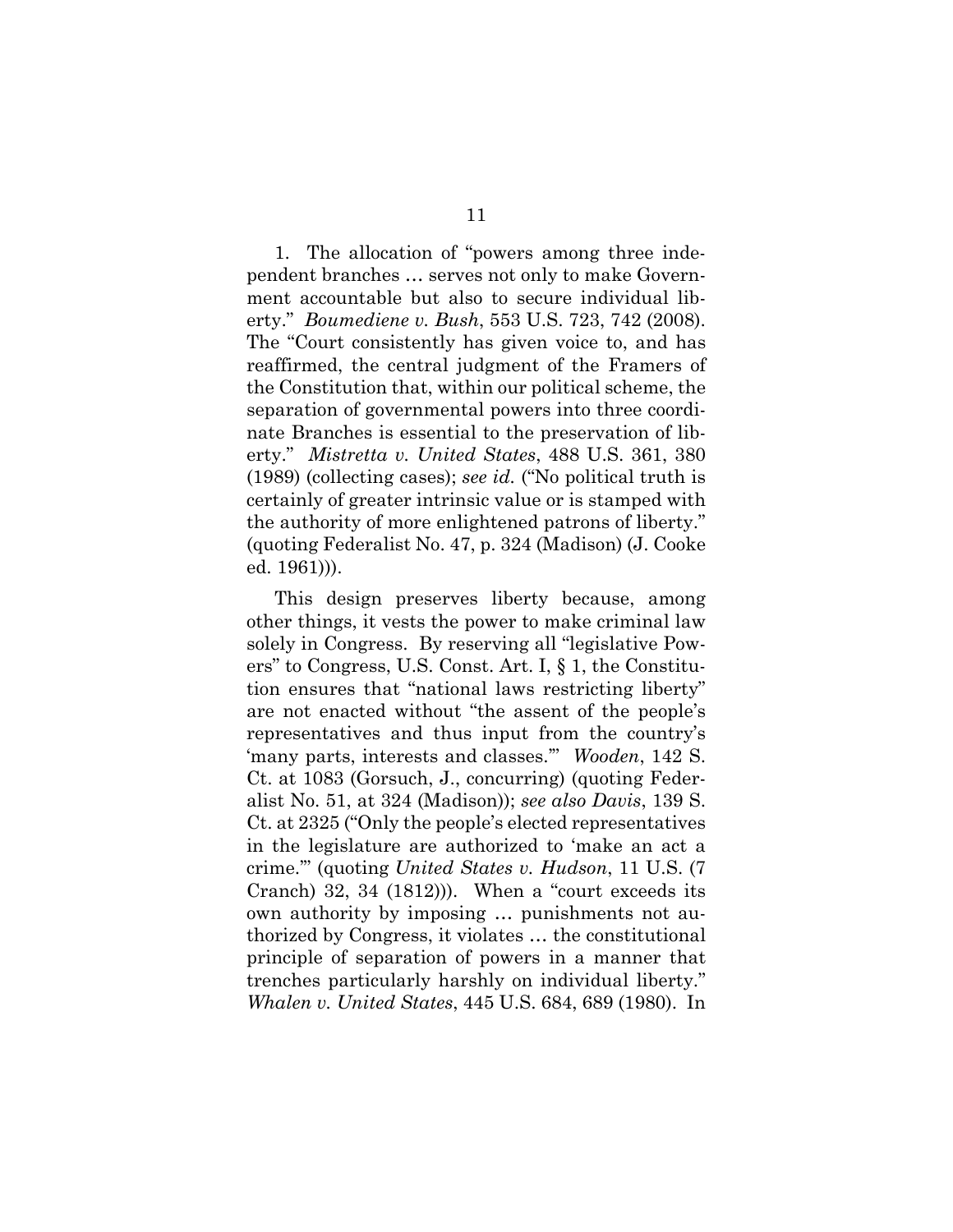sum "[f]ederal crimes are defined by Congress, not the courts." *Lanier*, 520 U.S. at 267 n.6.

Here, the same principle dictates that this Court reject Oklahoma's common law claim of authority to define, prosecute, and punish crimes involving Indians in Indian country. Ordinarily, the rule requiring Congress to define crimes applies when the federal government itself is proscribing and punishing conduct. But here, the consequences of Oklahoma's position—inviting judicial recognition of criminal proscriptions that Congress has not authorized—would visit the same consequences on individuals as if the federal courts themselves created criminal liability. While the agency of punishment would be the State (rather than the federal government), the courts' usurpation of Congress's prerogative to determine whether criminal punishment is appropriate would be no less.

2. Congress has an equally strong prerogative in managing Indian affairs. "[T]he Constitution grants Congress broad general powers to legislate in respect to Indian tribes, powers that" this Court has "consistently described as plenary and exclusive." *United States v. Lara*, 541 U.S. 193, 200 (2004) (internal quotation marks omitted); *accord United States v. Cooley*, 141 S. Ct. 1638, 1643 (2021) ("In all cases, tribal authority remains subject to the plenary authority of Congress."); *Negonsott v. Samuels*, 507 U.S. 99, 103 (1993) ("Congress has plenary authority to alter these [criminal] jurisdictional guideposts."); *United States v. Mazurie*, 419 U.S. 544, 554 n.11 (1975) (referring to "Congress' exclusive constitutional authority to deal with Indian tribes."). Subject to constitutional limits, those powers include the authority to define which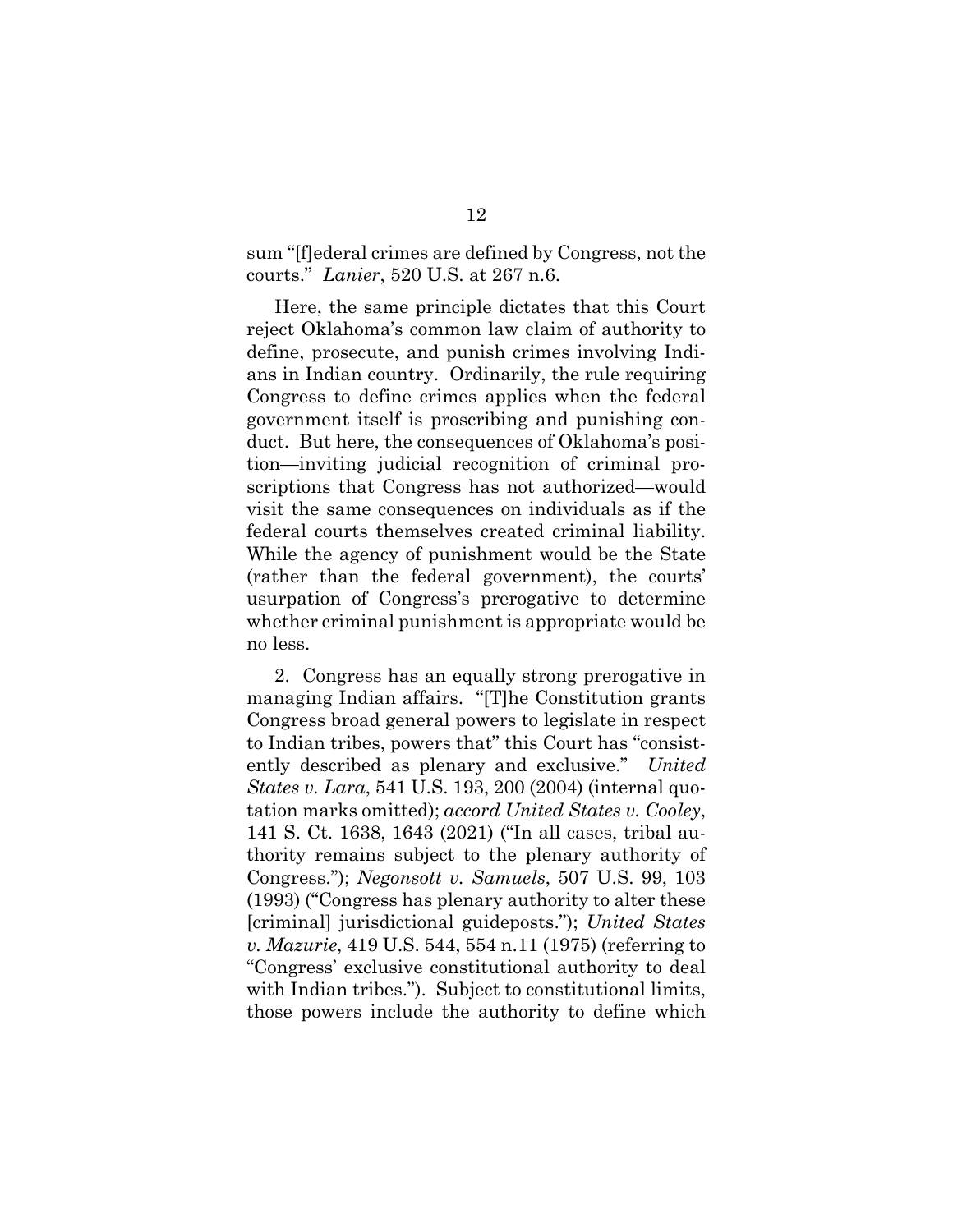sovereign has jurisdiction over Indian matters, whether the sovereign is the federal government, *see Blackfeather v. United States*, 190 U.S. 368, 372 (1903), the States, *see Yakima Indian Nation*, 439 U.S. at 470-71, or the tribes, *see Oliphant v. Suquamish Indian Tribe*, 435 U.S. 191, 212 (1978). And because "[t]he moral obligations of the government toward the Indians . . . are for Congress alone to recognize, … the courts can exercise only such jurisdiction over the subject as Congress may confer upon them." *Blackfeather*, 190 U.S. at 372.

In construing statutes that govern Indian affairs, as with those that define criminal law, this Court looks to "clear indications of legislative intent." *Santa Clara Pueblo v. Martinez*, 436 U.S. 49, 60 (1978). Legislative clarity is particularly critical where the law at issue threatens to "impair[]" longstanding "tribal sovereignty." *Iowa Mut. Ins. Co. v. LaPlante*, 480 U.S. 9, 18 (1987). As a general matter, this Court has said, tribes lack "inherent jurisdiction" to prosecute non-Indians even when the crimes are committed in Indian Country against Indians. *See Oliphant*, 435 U.S. at 212. But Congress may provide otherwise. *See* 25 U.S.C.  $\S 1304(b)(1)$  ("recognizes and affirm [ing]" "inherent powers of [a participating] tribe … to exercise special domestic violence criminal jurisdiction over all persons"); *see also, e.g.*, Consolidated Appropriations Act (Mar. 15, 2022) (recognizing Tribes' criminal jurisdiction over non-Indians in Indian country). Thus, in considering the boundaries of state authority, strong tribal and congressional interests are at stake. *See Martinez*, 436 U.S. at 60. "To justify … a departure" from "the general policy of the govern-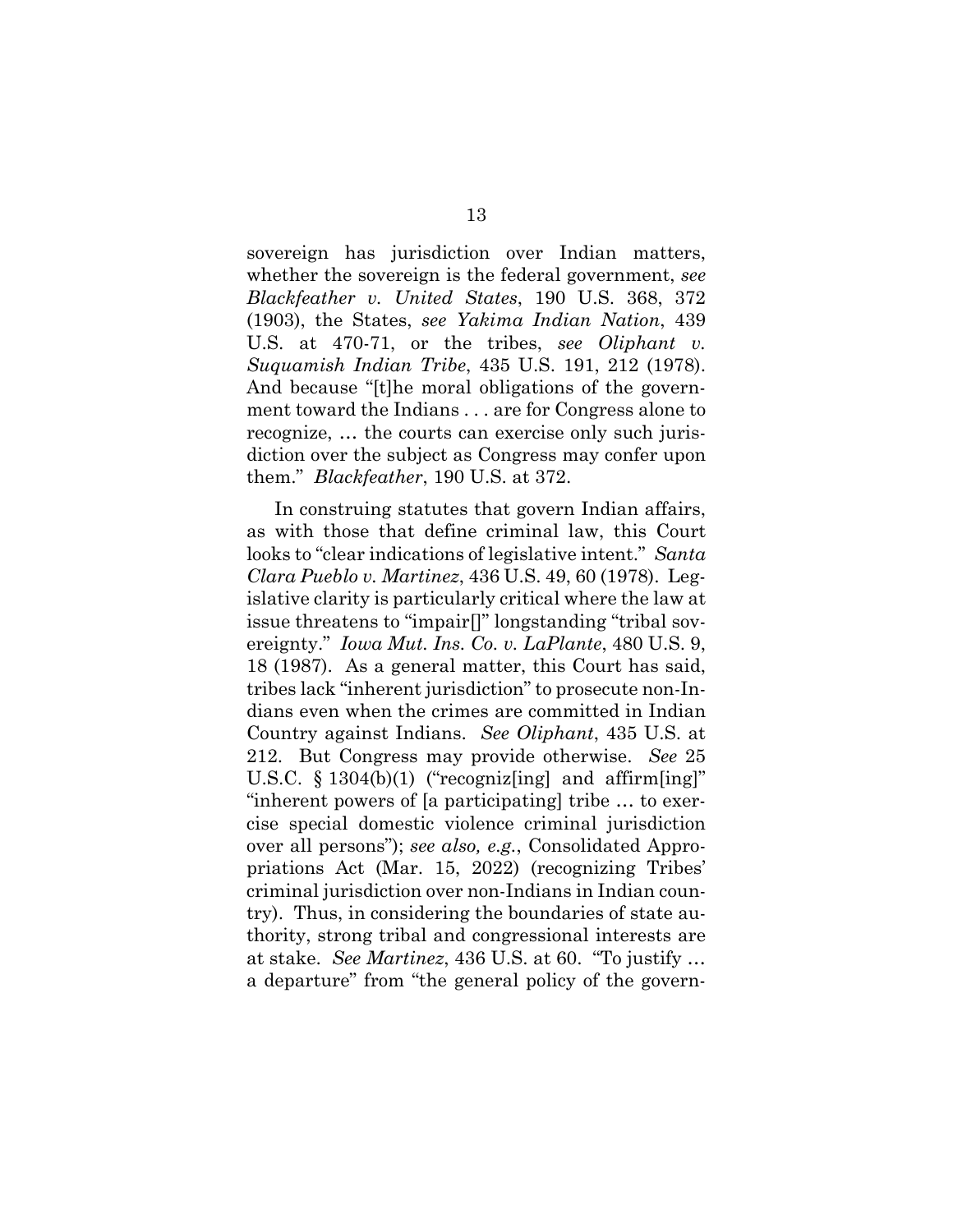ment towards the Indians, as declared in many statutes and treaties … requires a clear expression of the intention of Congress." *Ex parte Crow Dog*, 109 U.S. 556, 572 (1883); *see also LaPlante*, 480 U.S. at 18.

3. For more than a century, this Court has faithfully construed statutes defining criminal jurisdiction in Indian country by looking to clear indications of legislative intent—even when doing so arguably deepens the jurisdictional complexity inherent in this area of the law. *See Negonsott*, 507 U.S. at 102. This case warrants the same restraint.

In *United States v. Pelican*, for instance, the Court confronted whether the federal government had jurisdiction to prosecute a non-Indian for murder of an Indian on an Indian allotment. 232 U.S. 442, 444 (1914). The question arose as a result of the Dawes Act and subsequent legislation that enacted the nowrepudiated policy of parceling native lands "into smaller lots owned by individual tribe members," *McGirt*, 140 S. Ct. at 2463, then extending to those members "the laws, both civil and criminal, of the State or Territory in which they may reside," General Allotment Act of 1887, Pub. L. No. 49-105, § 6, 24 Stat. 388, 390. In upholding the challenged prosecution, the Court recognized that it was thereby sanctioning "Federal jurisdiction over hundreds of allotments scattered through territory other portions of which were open to white settlement." *Pelican*, 232 U.S. at 449-50. But it found that result to be compelled because "Congress expressly so provided." *Id.* The Court reaffirmed this reasoning several years later in *United States v. Ramsey*, 271 U.S. 467, 471- 72 (1926), when it upheld federal jurisdiction over a non-Indian-on-Indian murder on a different type of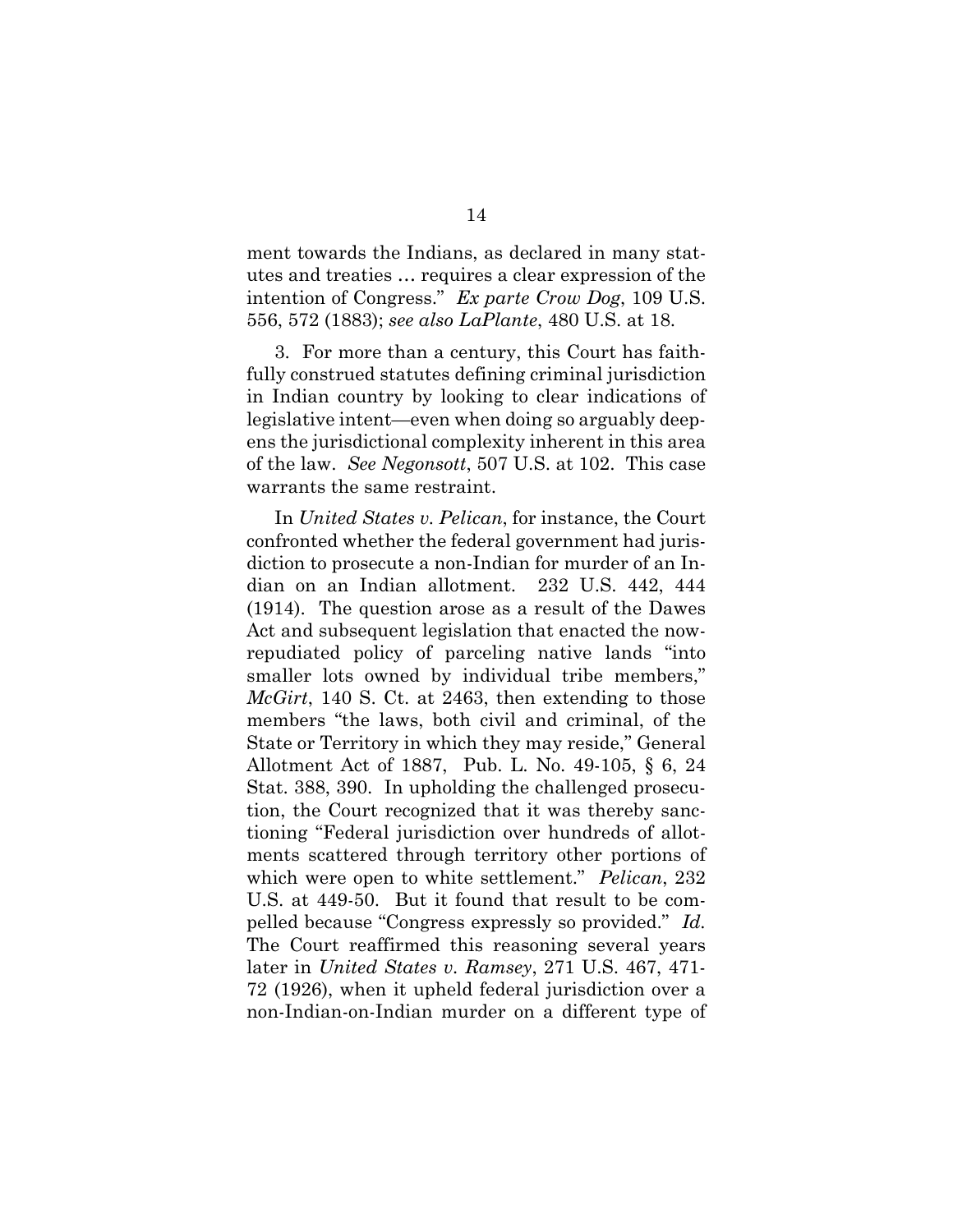allotment. Echoing *Pelican*, the Court explained that "[s]ince Congress possesses the broad power of legislating for the protection of the Indians wherever they may be within the territory of the United States, the question presented is not one of power but wholly one of statutory construction." *Id.* at 471.

Cases analyzing the Kansas Act and Public Law 280 evidence the same fidelity to clear congressional design—and underscore the striking absence of clear congressional support for petitioner's position. *See* Kansas Act of 1940, Pub. L. No. 76-565, 54 Stat. 249; Act of Aug. 15, 1953, Pub. L. No. 83-280, 67 Stat. 588. In construing the Kansas Act, which was "the first major grant of jurisdiction to a State over offenses involving Indians committed in Indian country," the Court emphasized that "Congress has plenary authority to alter these jurisdictional guideposts." *Negonsott*, 507 U.S. at 103. As for Public Law 280, this Court has so often had occasion to review the preconditions for state assumption of criminal and civil jurisdiction (which Oklahoma has never satisfied) that it has developed a "principle that the procedural requirements of Pub.L. 280 must be strictly followed." *Yakima Indian Nation*, 439 U.S. at 484 (citing *Kennerly v. District Court of Montana*, 400 U.S. 423, 427 (1971); *McClanahan v. Arizona State Tax Comm'n*, 411 U.S. 164, 180 (1973)); *cf. Bryan*, 426 U.S. at 390 (rejecting assertion of state power, in civil context, on basis that, had Congress "intended to confer upon the States" specified powers through Public Law 280, "it would have expressly said so").

In sum, this Court has consistently recognized that the boundaries of criminal jurisdiction in Indian country must be set by clear directives of Congress.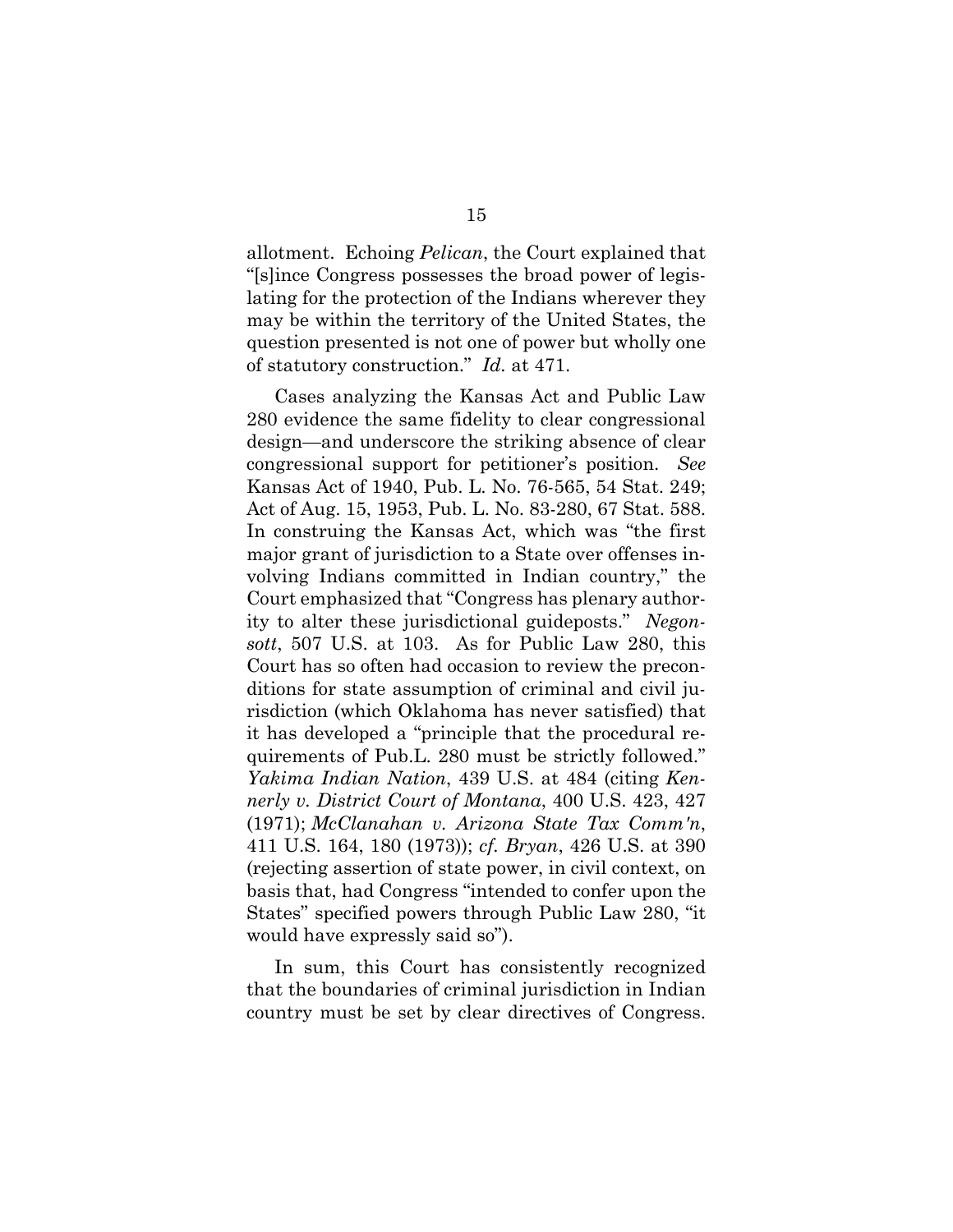Where express direction is lacking, as it is here, it is for Congress—not courts—to decide what authority "should … be authorized to try non-Indians" for "non-Indian crime on today's reservations." *Oliphant*, 435 U.S. at 212. Oklahoma's attempt to upend "the careful balance of interests struck by the lawmakers," *Hernandez v. Mesa*, 140 S. Ct. 735, 742 (2020), should be rejected.

#### **C. These Principles Make The Extension Of** *McBratney* **And** *Bracker* **Particularly Inappropriate In This Context**

Oklahoma relies on two lines of case law—both arising in starkly different contexts—in an attempt to expand its jurisdiction in the absence of clear statutory support. Neither of these lines of cases helps it.

1. First, Oklahoma cites *United States v. McBratney*, 104 U.S. 621 (1882), and *Draper v. United States*, 164 U.S. 240 (1896), for the proposition that States may "exercise criminal jurisdiction over non-Indians in Indian country." Pet. Br. 12. But as the State acknowledges, the Court's holdings in *McBratney* and *Draper* were "limited to crimes committed against *non-Indians*," *id.* (emphasis added), making them inapplicable here. Oklahoma attempts to work around this fact by suggesting that the "reasoning" of the cases "sweeps more broadly and supports the exercise of jurisdiction" over crimes committed by non-Indians against Indians, too. *Id.* But the State overreads the *McBratney* and *Draper* decisions. As this Court has concluded, those decisions do not authorize jurisdiction over crimes that involve Indians.

*McBratney*—on which *Draper* relied—was rooted in part in the belief that a crime committed by a non-Indian against a non-Indian does not affect Indians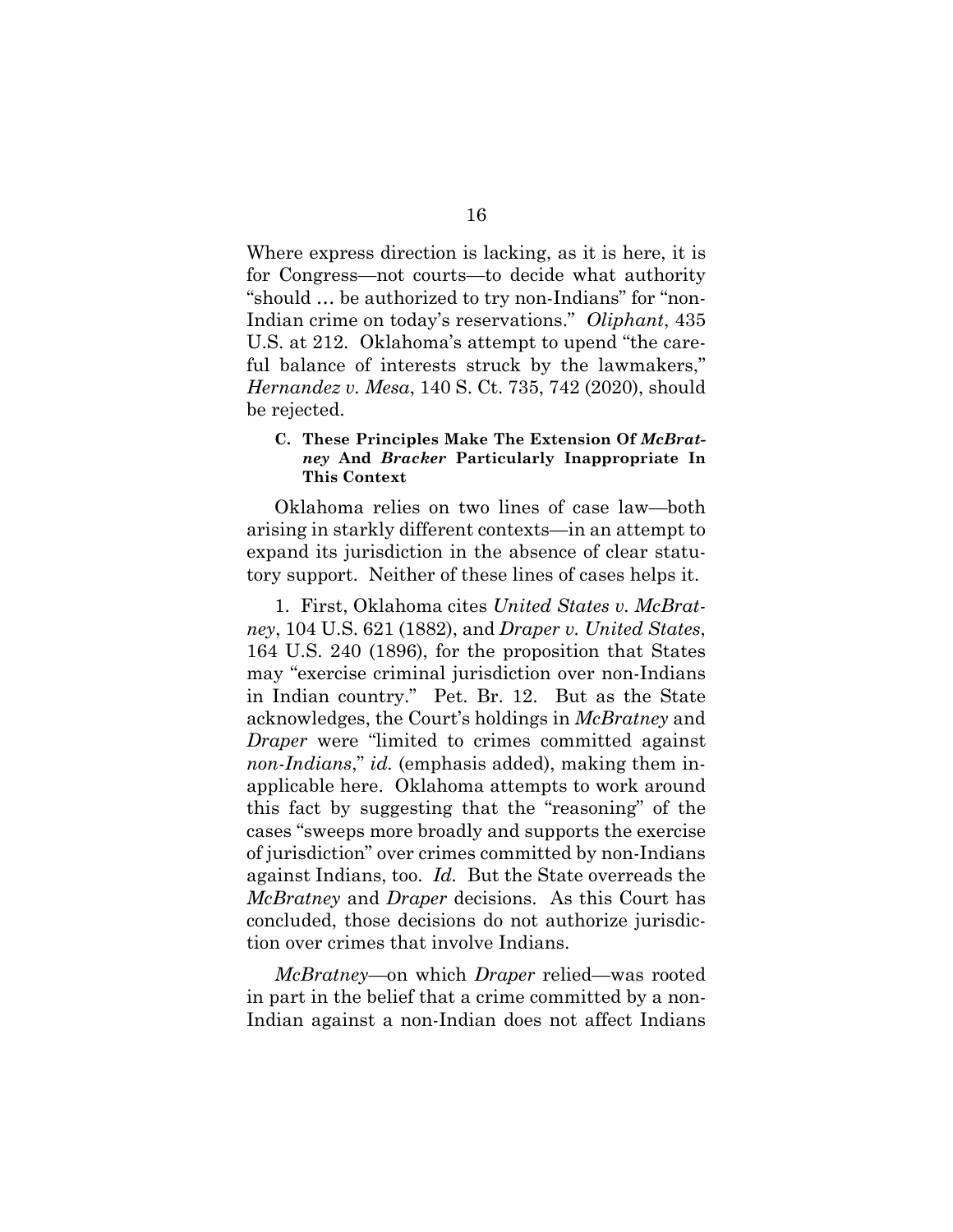and that Congress therefore would not have intended to provide for exclusive federal jurisdiction over such crimes when they occur in Indian country. *McBratney*, 104 U.S. at 621, 624 (emphasizing that both the perpetrator and victim were non-Indians, and that the case "present[ed] no question … as to … the protection of the Indians in their improvements"); *see also* Cohen's Handbook of Federal Indian Law § 9.03(1). This reasoning in no way extends to cases involving crimes committed *against* Indians—which inherently affect Indians. Indeed, in *Donnelly v. United States*, 228 U.S. 243 (1913)—in a passage the State quotes—this Court reiterated that "offenses committed by or against Indians are not within the principle of the *McBratney* and *Draper* cases." Pet. Br. 26 (citing *Donnelly*, 228 U.S. at 271). In light of the federal criminal law and separation-of-powers principles that animate Congress's need to speak clearly to expand criminal exposure, no good reason exists for the Court to broaden Oklahoma's criminal jurisdiction by extending *McBratney* to a context that does not implicate its concerns about inherent state authority over non-Indians.

2. Second, these same animating principles make it particularly inappropriate for the Court to extend the *Bracker* test to this context. In an alternative argument to its claim of inherent territorial authority, Oklahoma relies on *White Mountain Apache Tribe v. Bracker*, 448 U.S. 136 (1980), and related cases for the proposition that the Court has "bless[ed] state regulation of conduct by non-Indians in Indian country" based on a judicial balancing test. Pet. Br. 14. *Bracker* involved Arizona's asserted imposition of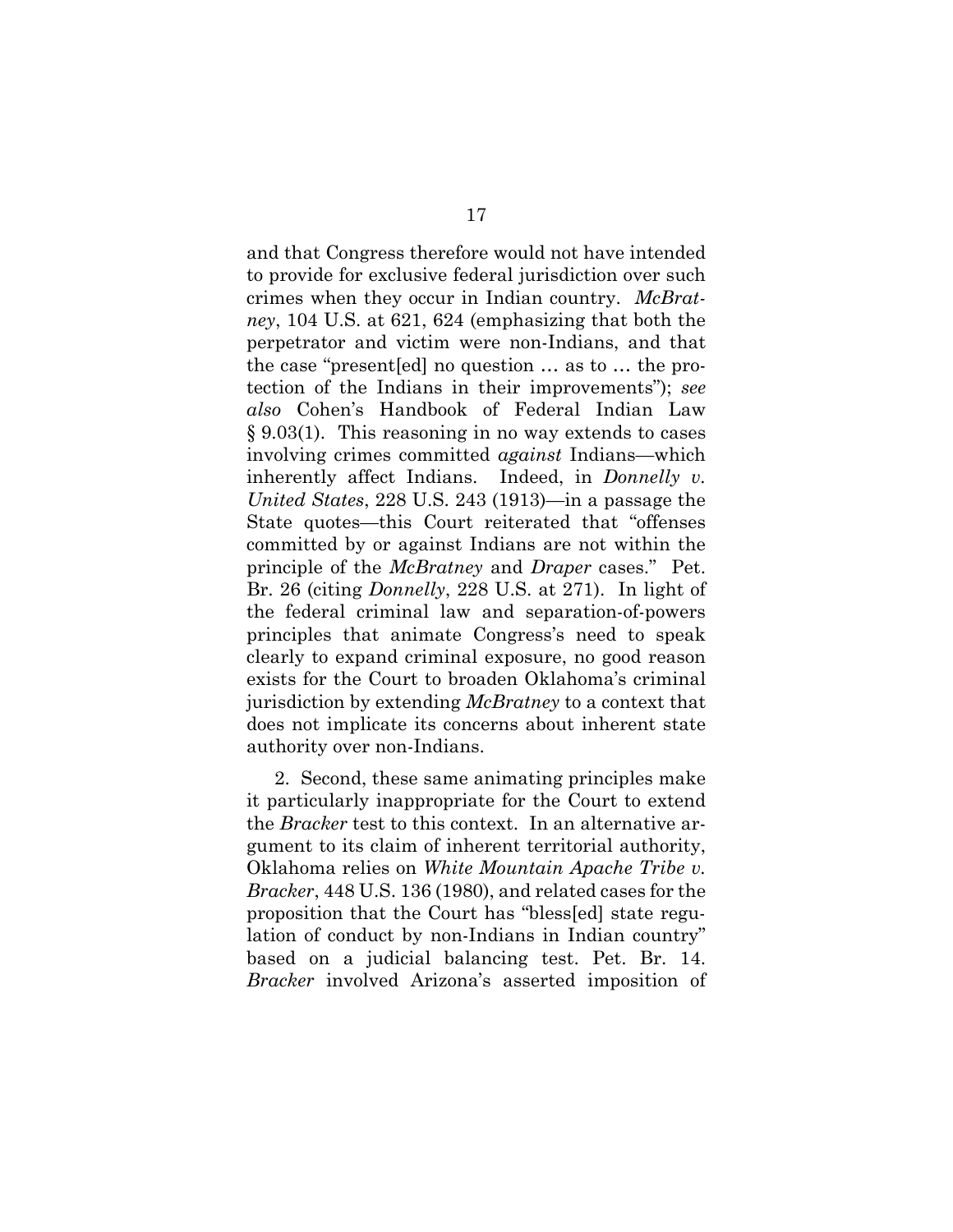state taxes on a non-Indian contractor. *Bracker* determined that a "particularized inquiry into the nature of the state, federal, and tribal interests at stake" is necessary to decide whether a State may exercise that type of authority in Indian country. *Bracker*, 448 U.S. at 145. But again, Oklahoma itself acknowledges that this line of cases arises in an entirely different context—that governing civil liability. Pet. Br. 41. And, once again, the State's attempt to import what works in the civil context to the criminal context falls short.

The State asserts that "there is no valid basis to treat the criminal context differently" from the civil context, Pet. Br. 14, but of course there is. Criminal liability implicates unique liberty, notice, and lenity concerns, and the extension of criminal liability is a distinctly legislative prerogative. *See* sections II.A-B., *supra*. Those bedrock principles cut against importing a judicial balancing test that allows courts to define the scope of state regulatory authority in Indian country.

Nor would applying a *Bracker*-like balancing test make any sense here. In *Bracker*, the Court applied the balancing test in the context of an "examin[ation of] the language of the relevant federal treaties and statutes." *Bracker*, 448 U.S. at 144. At its core, then, the *Bracker* balancing test is meant to assess *Congress's intent* with respect to the bounds of federal, tribal, and state jurisdiction. Indeed, "[t]he right of tribal self-government is ultimately dependent on and subject to the broad power of Congress." *Id.* at 143. But a balancing test is neither necessary nor appropriate in the *criminal* context, where Congress has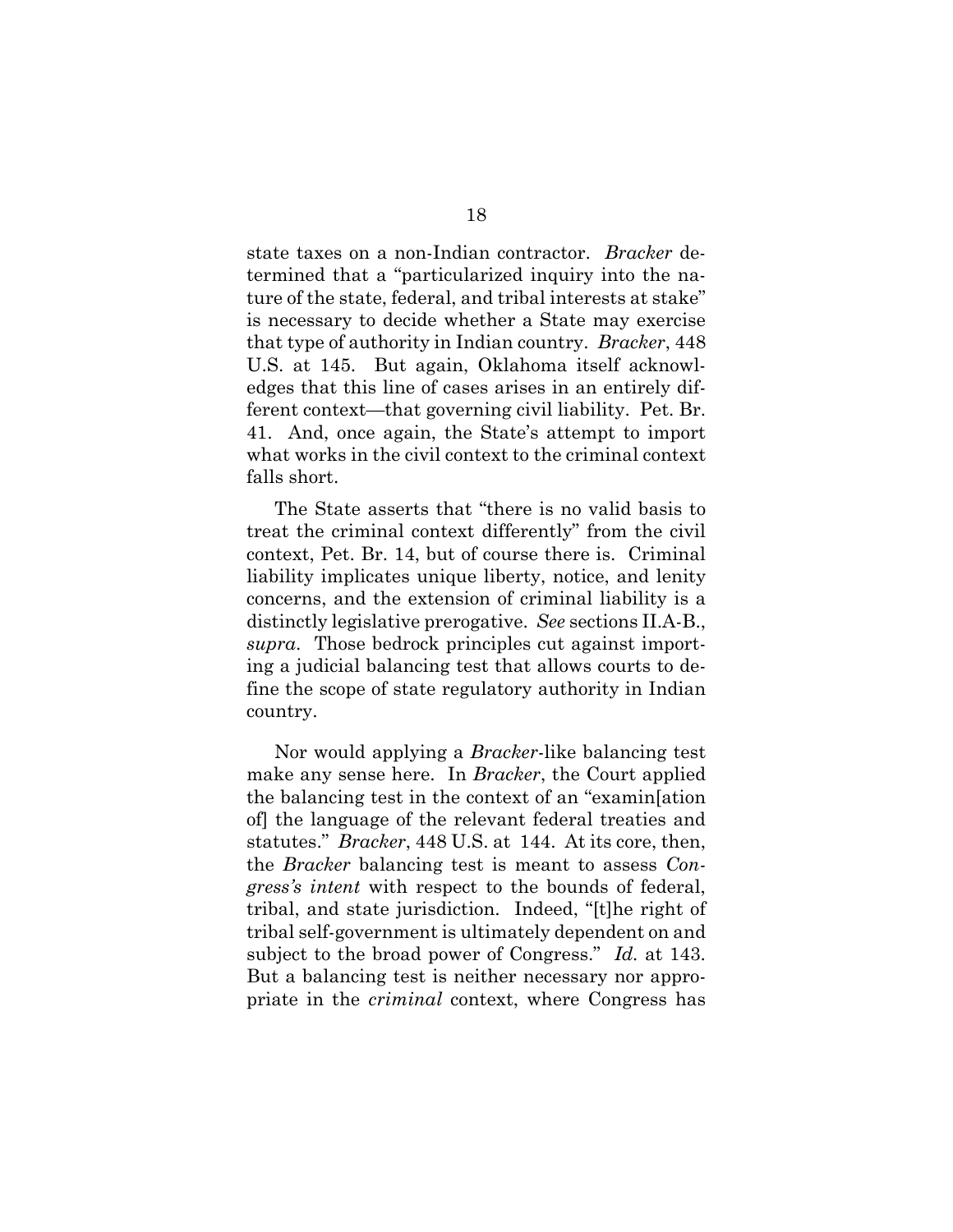never evinced intent to confer on Oklahoma jurisdiction over crimes against Indians in Indian country. This Court should not supply that jurisdiction by a judicial weighing of conflicting policies to ascertain the scope of federal preemption. Rather, it should adhere to the background principles of both Indian-country criminal jurisdiction and criminal law itself that a clear statement from Congress is required before a State may assert criminal authority over crimes involving Indians in Indian country.

#### **CONCLUSION**

For the foregoing reasons, the Court should adhere to the longstanding rule that only the clear pronouncement of Congress may expand the reach of criminal law. Because Congress has never authorized the jurisdiction Oklahoma seeks, the judgment of the Oklahoma Court of Criminal Appeals should be affirmed.